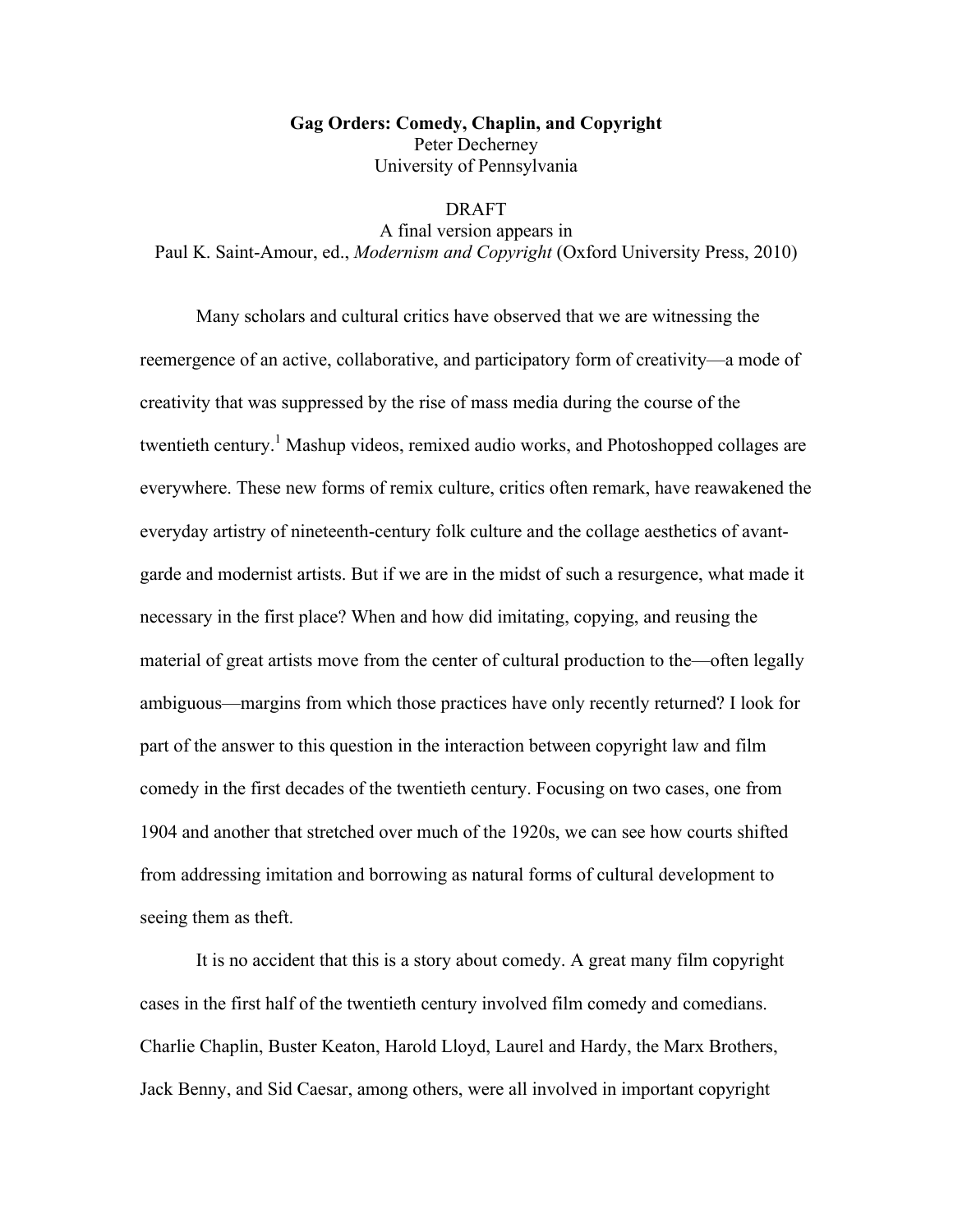lawsuits. Together these cases set the ground rules for the genre of film comedy and, indeed, for the entire entertainment industry. As Chaplin, the Marx Brothers and many other comedians moved from vaudeville to Hollywood, both the nature of performance and the scope of their celebrity changed; they could now, at least in theory, play in every movie theater around the globe simultaneously. Film comedy stars responded by using copyright law to redraw the boundaries of their field, blunting the culture of imitation in which they had been reared.

Why were comedians on the front lines of copyright battles? While we might dispute whether any artistic creation can be truly original, we would have to agree that comedy would certainly not exist without a referent on which to build, riff, or comment. Comedy is always about something else. It is a parody *of* another work or a joke *about* someone or something. Comedy, at its root, is about imitation, and, as a result, film comedy has consistently pushed the boundaries of copyright law.

## **Before Hollywood**

Before the invention of film, vaudeville comedians and comic performers had all but given up on using copyright to protect their material. In a series of late-nineteenthcentury cases, vaudeville performers attempted and failed to protect the copyrights in their performances. Courts found that many vaudeville acts didn't meet the constitutional criteria for copyright as it was understood at the time. Particularly in the wake of the Comstock anti-obscenity legislation of the 1870s, nineteenth-century U.S. judges were quick to dismiss obscene works as not "promot[ing] the progress of science" and therefore beneath the constitutional threshold for protection. And before the 1909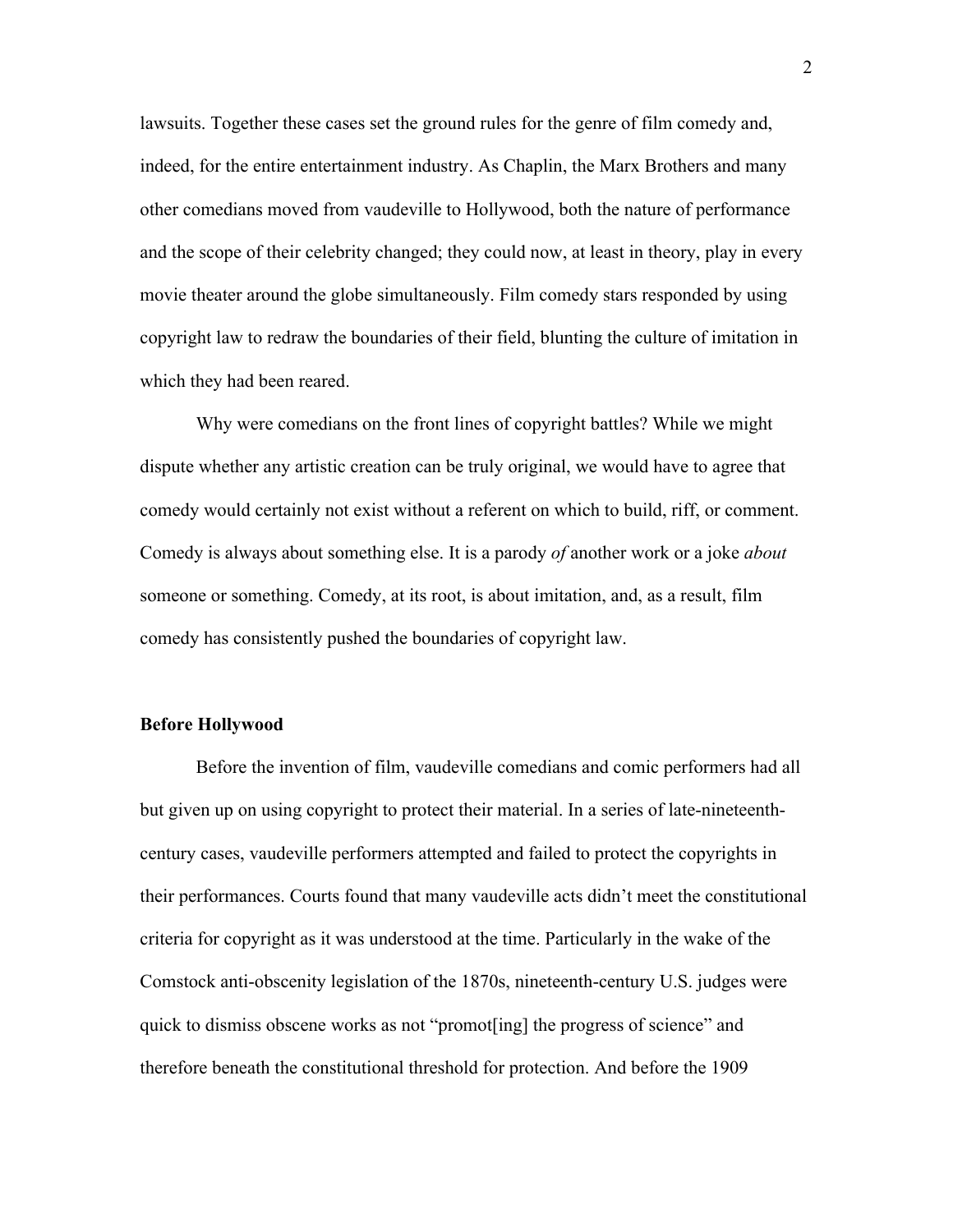Copyright Act expanded the range of protected works, the same judges held that works lacking narrative or dramatic content failed to meet the constitutional criteria that a work be a form of "writing."<sup>2</sup> (Today, "writing" is understood to be anything "fixed in a tangible medium.") In this climate, vaudeville acts were regularly found to be either obscene or too loosely structured to have a story.<sup>3</sup>

When copyright law proved to be a dead end, vaudevillians began to rely on the self-policing of their industry. Performers and their managers took out ads in trade papers to call out and shame other performers who unabashedly stole their material. Vaudeville theater owners regularly pledged that they would not hire copied acts, although this may have been a sop to performers and managers rather than a real commitment. And a series of short-lived institutions arose to accept documentation about acts or arbitrate disputes. In some cases, these ad hoc copyright offices or grassroots courts would establish royalty-sharing agreements between the original performer and the copycats.<sup>4</sup>

But these were extreme solutions. For the most part, vaudeville performers simply permitted and expected a certain amount of imitation from their peers. Live vaudeville performers could only cover so much territory, so there was more room for duplication. It was very common, for example, for European performers to copy acts they had seen on the American vaudeville circuit and for American performers to repeat acts they had seen in Europe. $5$ 

Even in instances where performers sought to protect their acts, they often found the task impossible. Celebrated dancer Loie Fuller, for example, vigilantly protected her performance style. She held patents on her use of color in stage lighting and on her design for a dancer's skirt frame. She sued lithographers, ultimately unsuccessfully, for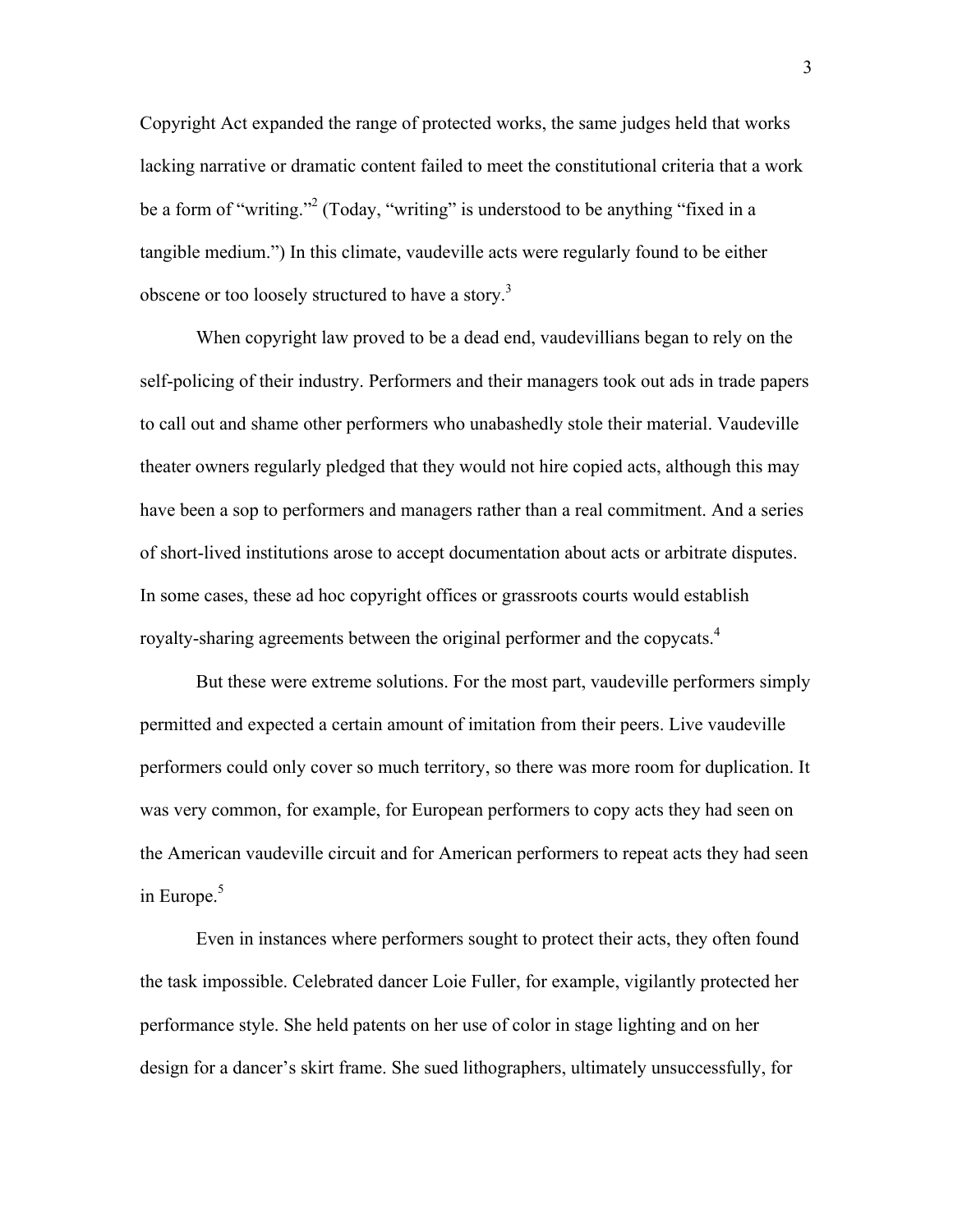distributing her image. And in 1892, Fuller attempted, also unsuccessfully, to protect her signature "Serpentine Dance" from imitation in a copyright suit. *Fuller v. Bemis* is one of those cases in which a judge found a vaudeville act to lack sufficient narrative or drama to be protected by copyright.<sup>6</sup> As a result of the decision, Fuller could not prevent dozens of dancers from using her Serpentine Dance routine across the United States and Europe. In the world of vaudeville, this kind of imitation not only was common but also made it possible for the originator, Fuller, and many other dancers to have successful careers. In her autobiography, Fuller recounts several instances in which she thought the presence of emulators or counterfeiters would ruin her career. But she consistently performed her original dance to sold-out crowds even when rivals were performing the Serpentine Dance at nearby theaters. There were many stages on which to perform, and audiences were willing to pay in proportion to the dancers' levels of talent and acclaim. The Serpentine Dance eventually grew into a widely performed genre of dance rather than the property of a single performer, and it remained popular in the United States and in Europe for more than three decades.<sup>7</sup>

### **From Vaudeville to Early Film**

Many of the earliest films made by Thomas Edison and others were simply records of vaudeville acts. Several different dancers, for example, performed the Serpentine Dance before Edison's cameras, though Fuller herself never did. Unlike vaudeville performers, however, early filmmakers were not content to allow self-policing alone to govern their industry. Edison had a long history of using litigation, including intellectual property litigation, to control his other businesses (phonograph, electricity,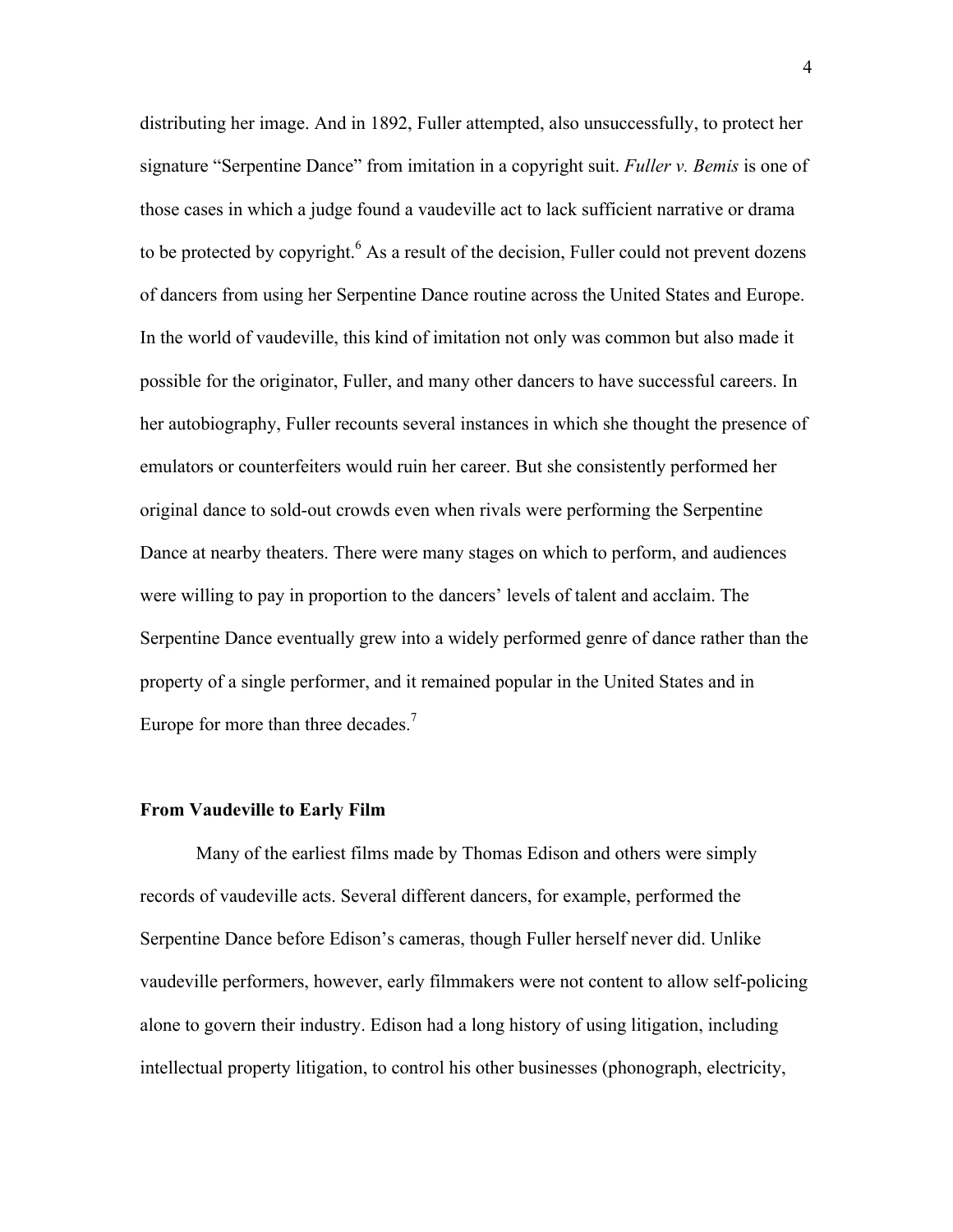etc.), and he brought a litigious business culture to the early film industry. As a result of early filmmakers' efforts, legal decisions in the first years of the twentieth century began to set parameters of imitation and copying in the film industry. Although the early case law continued to preserve the culture of imitation that pervaded vaudeville, film companies would eventually prove more successful than vaudeville performers had been in convincing judges to recognize their copyrights.

Market leaders Edison and Biograph initiated most of the early film copyright cases. Frequent rivals in patent disputes, the two firms threatened each other with copyright lawsuits as well. All of these were settled out of court until Edison's company remade Biograph's *Personal* (1904) without permission—a standard practice at the time. Edison and other companies often made their own versions of competitors' films, which were frequently shot-for-shot copies of the original. But several factors led to the 1904 standoff. First, the case of *Edison v. Lubin* (1903) had outlawed film duping, the practice of taking a competitor's film, making a negative from that film, and then striking new prints from the new negative. Now that courts had frowned on duping, remakes became an even more important part of the film business. Also, in 1903–04, fictional narrative films began to replace reality-based genres such as travel films and films of newsworthy events. With the turn to fictional narrative, remakes suddenly had much more value, and for the first time in a copyright dispute, Biograph's lawyer, Drury Cooper, and Edison's, Frank Dyer, failed to come to an agreement after months of negotiations.

*Biograph v. Edison* asked whether the common practice of remaking a competitor's film violated copyright law and, if so, how courts or filmmakers could determine if and when remakes took too much from the original. Copyright law protects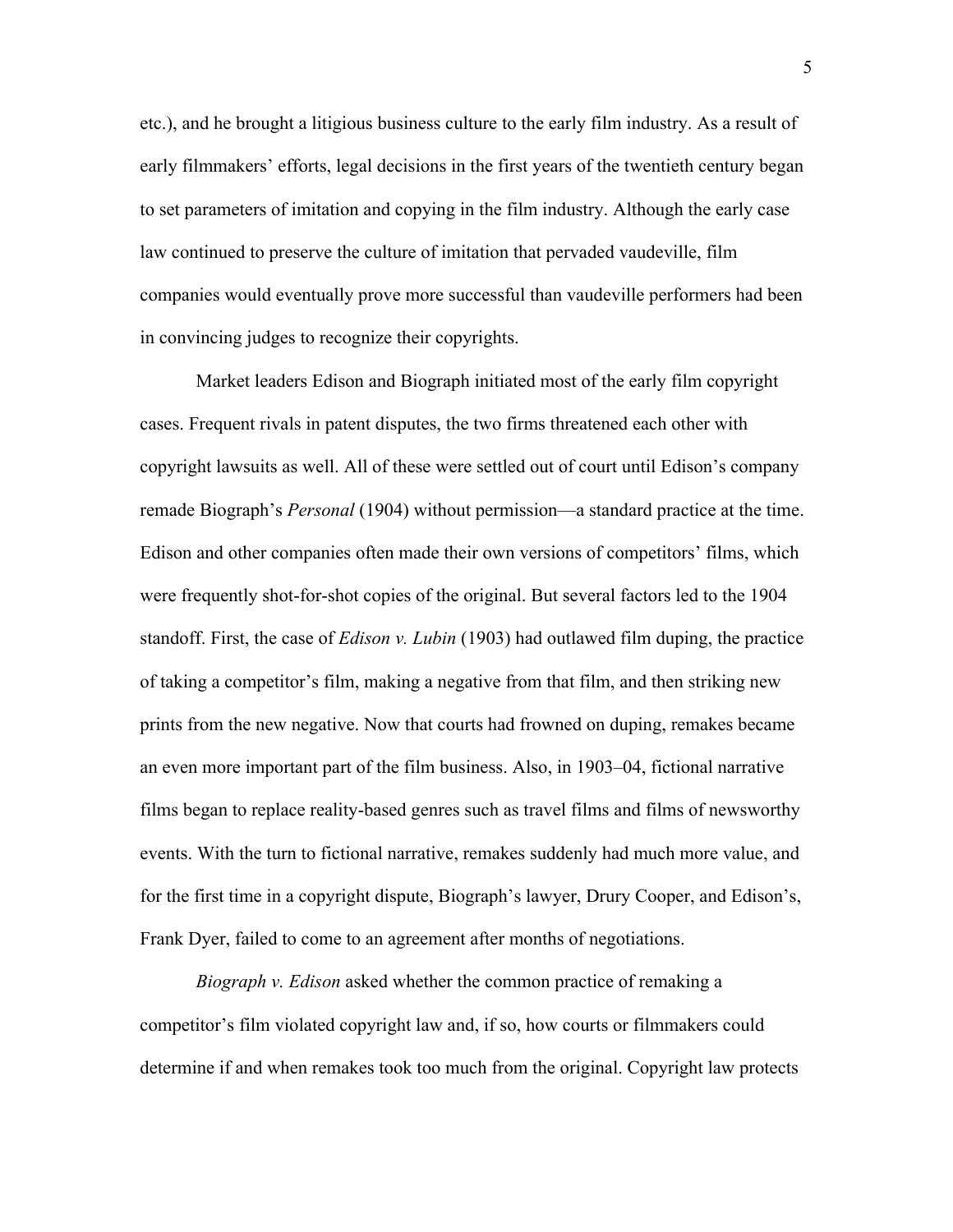original expression, while the ideas expressed remain free to be borrowed and used. $8$  At times, the distinction between ideas and expression can seem meaningless or arbitrary. We might imagine paraphrasing another author's words to express the same idea differently, but how can anyone decouple the underlying idea of an image or a musical phrase from its expression? Fortunately, like many elements of the law, the idea/expression dichotomy does not exist as a Platonic ideal. It is a living concept that changes over time—a sort of valve that responds to social context and artistic trends in order to moderate the exchange of creative ideas at a particular time. Like any valve, it can be turned to increase or decrease the flow of creativity. *Biograph v. Edison* was the first case to take up the idea/expression dichotomy in film, and, as we will see, it preserved the imitative culture that the early film industry had inherited from vaudeville.

Biograph's *Personal* tells the story of a European nobleman who takes out a personal ad asking potential brides to meet him in front of Grant's Tomb. When more than one willing prospect arrives at the assigned hour, the nobleman runs. The suitors pursue him until the fastest woman gets her man. The film merged comedy with a chase format, two very popular genres at the time. Exhibitors clamored for copies when they read the description of *Personal*, and Biograph immediately sold the film to its licensed distributors. Following their usual practice, however, Biograph refused to sell the film to Edison's distributors or other competitors. They wanted their circuit of licensees to enjoy some exclusivity.

When the Edison Company failed to obtain a copy, the head of production followed what was also standard procedure and instructed the company's top director, Edwin S. Porter, to remake the film. Edison was not the only company to remake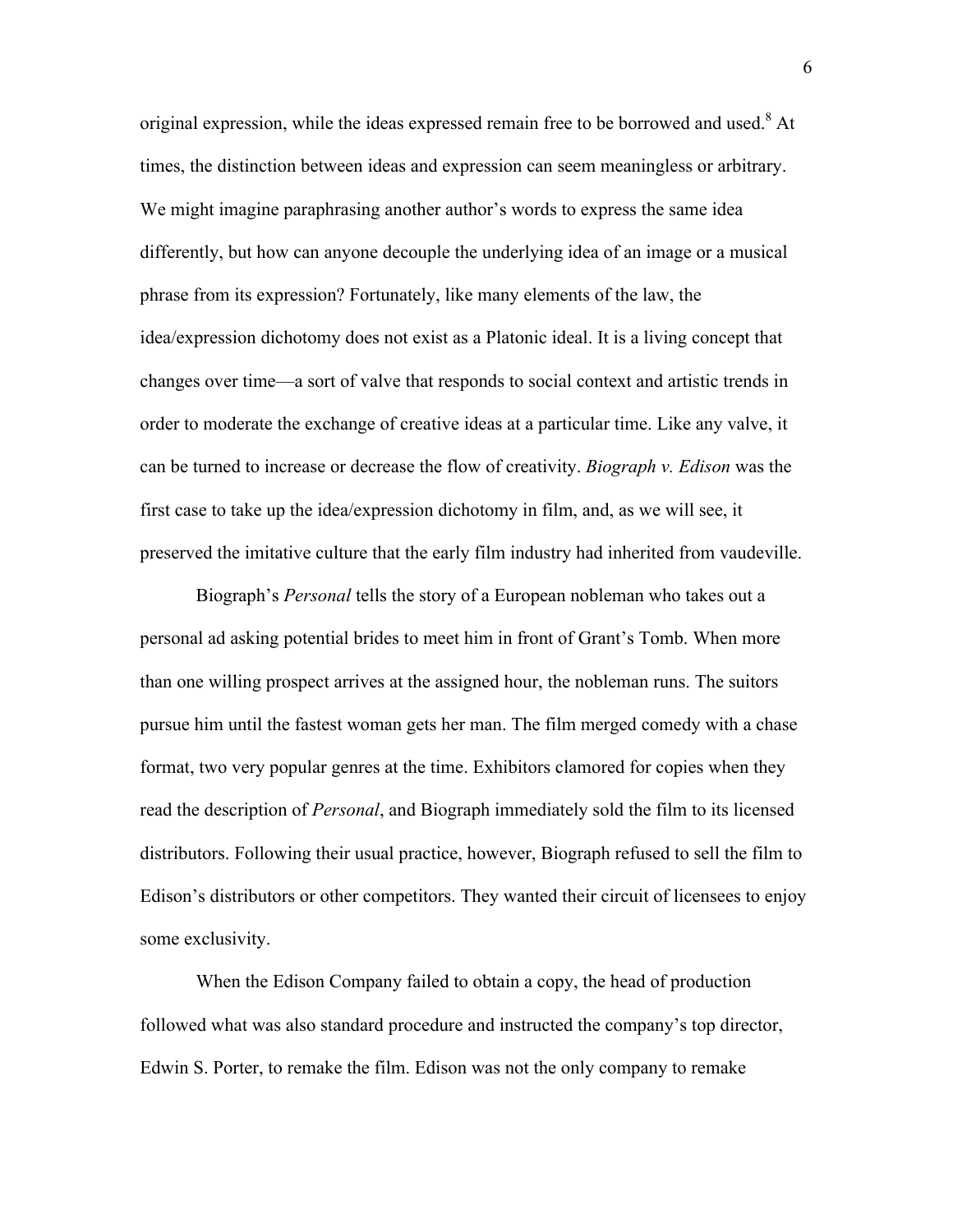*Personal*; Siegmund Lubin and the French company Pathé also made their own versions. But Porter's quickie remake*,* which the Edison Company entitled *How a French Nobleman Got a Wife Through the "New York Herald" Personal Columns*, reached the market before Biograph's original version, and audiences much preferred it to *Personal*. Biograph's management was infuriated, and they petitioned the New Jersey District Court for an injunction against Edison, asking that Edison surrender all prints and negatives to Biograph.9 **[IMAGE #1]**

In a series of affidavits, Edison's staff admitted having seen and copied the Biograph film. In Edison's own testimony, he suggested that they were operating in an extralegal realm. "As far as I am aware," he told the court, "it has never been considered that a copyright upon a moving picture photograph covers the plot or theme which the exhibition of the moving picture portrays." Porter, the director, had a more nuanced interpretation of what happened. He saw the Biograph film and immediately recognized it as a genre film, a "chase picture." Moreover, *Personal* was not much more than the elaboration of a joke, something so basic that it could not be protected. "It occurred to me after seeing the exhibition of the complainant's film *Personal*," Porter stated for the record, "that I could design a set of photographs based upon the same joke, and which, to my mind, would possess greater artistic merit. My conception of the principle character representing the French Nobleman was entirely different from that of the complainant's film, as regards costume, appearances, expression, figure, bearing, posing, posturing and action."<sup>10</sup> Porter had had his own films remade by Biograph and other companies for years. He had, in turn, remade many films. Remakes had been a standard of the industry; improving on another director's film was how an international industry of filmmakers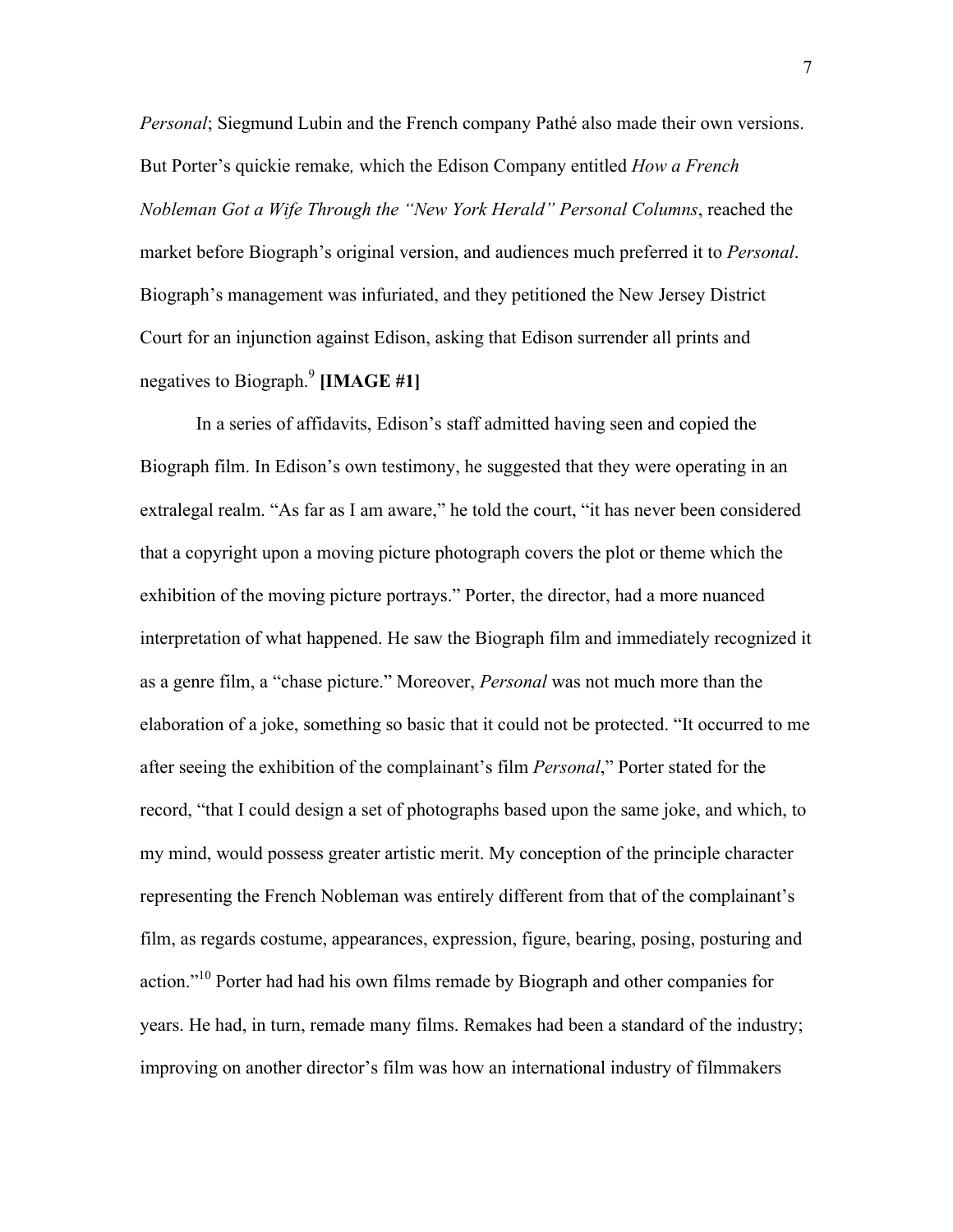exchanged ideas and contributed to the growth of their art form. Porter had not duped any scenes—a practice now both illegal and unfashionable—and he felt entitled to take Biograph's ideas as long as he expressed them differently.

In the court statements, Edison's lawyers accused Biograph's director of having taken the story from a newspaper cartoon, although no one involved in the case was able to produce it. Still, it was a plausible claim. *Personal* does have the quality of a liveaction cartoon, setting up a situation that leads to an unexpected result and then turning into a slapstick chase. As in any other work of art, the ideas underlying jokes, gags, and other kinds of comic routines are part of the public domain, but the specific expression of a joke may be copyrighted. Comic routines, however, pose some extra difficulties when one tries to separate the original contributions from the underlying ideas.<sup>11</sup> Jokes and gags are generally short; they fall into a few broad structural categories; and they often circulate widely. Because they respond to cultural trends or political events, jokes come in waves, with different comedians creating similar jokes about similar circumstances. (Part of *Personal*'s humor, for example, came from the fact that it responded to a cultural phenomenon, the trend of European nobility marrying American money.) Comic shtick further secures its social relevance by using stock characters ("A rabbi, a priest, and a blonde walk into a bar . . ."). The attributes most basic to jokes and gags—their simple structure, stock characters, broad dissemination, and brevity—are precisely what make them difficult to protect legally.

Both Edison's and Porter's testimony indicates that an interpretation of the idea/expression dichotomy guided many early filmmakers' creative decisions. But that fact did not make the judge's job any easier. It is always difficult—especially when a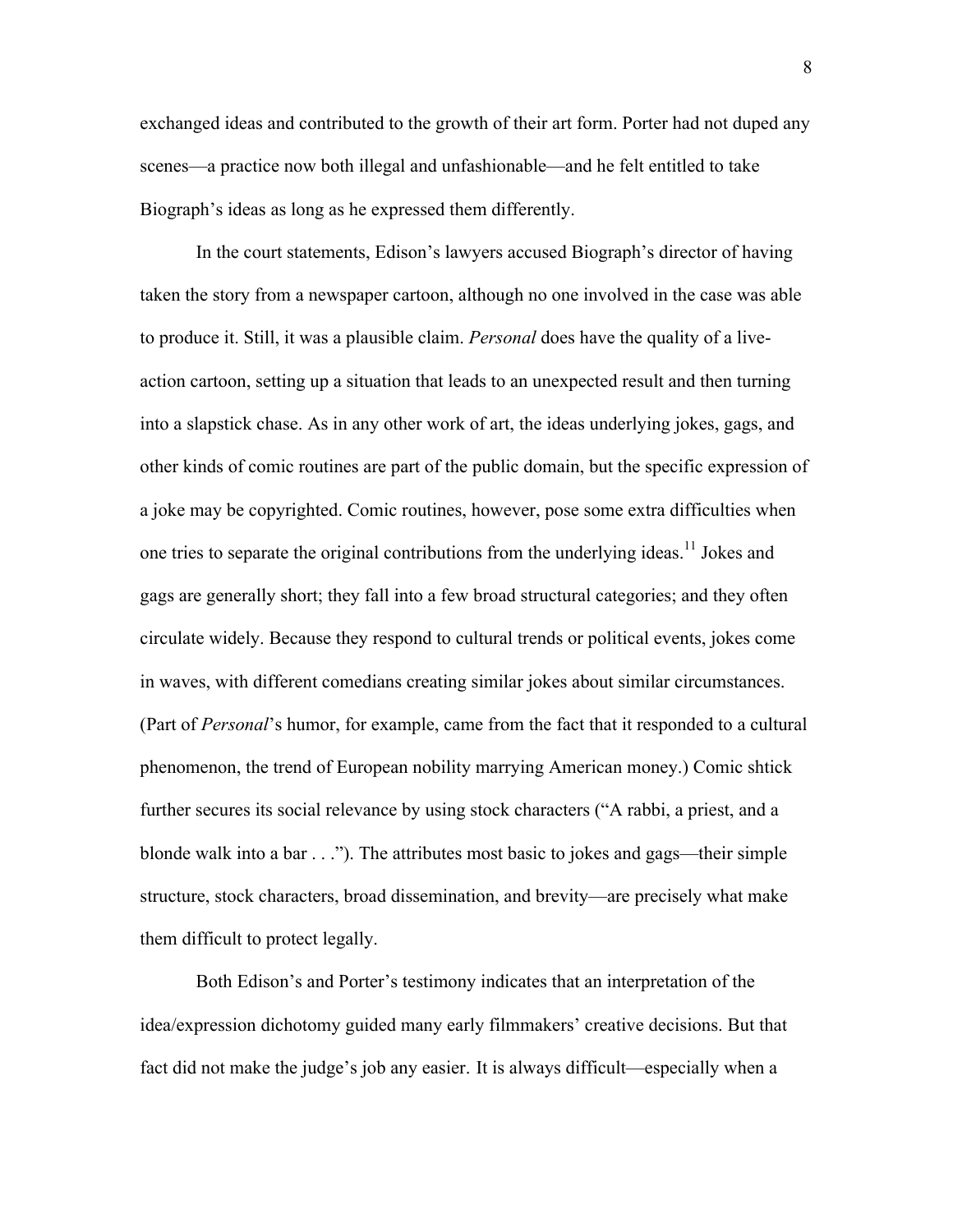medium or genre is new—to separate the generic tropes of an art form from the nuances and individual contributions of a particular work. In 1868, just for example, playwright and producer Augustin Daly successfully defended his copyright in the last-minute rescue from an oncoming train. How could the judge in the Daly case have known that such scenes would become a stock fixture of professional and amateur plays around the world and eventually the stuff of children's cartoons? $12$ 

Chase films and comedies were already common by 1904. Although filmmakers remade each other's films regularly, there was no legal or normative consensus about acceptable and unacceptable borrowing—about which comic elements were stock "ideas" and which were protectable "expressions." In the absence of such a consensus, Judge Lanning made his decision by closely analyzing the two films; he even requested a shotby-shot description of *Personal* from Biograph. In Judge Lanning's reading, "the two photographs [as he referred to the films] possess many similar and many dissimilar features." The plot lines were uncannily similar, but the framing and some of the backgrounds were different. Despite the similarities, Judge Lanning concluded, Porter's remake, "is not an imitation . . . [he] took the plaintiff's idea, and worked it out in a different way."<sup>13</sup> Moreover, the two films had significantly different titles, so exhibitors and audiences were unlikely to mistake one for the other from the advertisements. An appeals court agreed with Lanning, and as a result remakes remained a common practice of production companies during the early years of narrative film.<sup>14</sup>

The high judicial tolerance for remakes fostered an international culture of creative exchange among filmmakers. This open creative environment, as Jay Leyda and others have shown, allowed the nascent art of narrative film to develop extremely rapidly.

9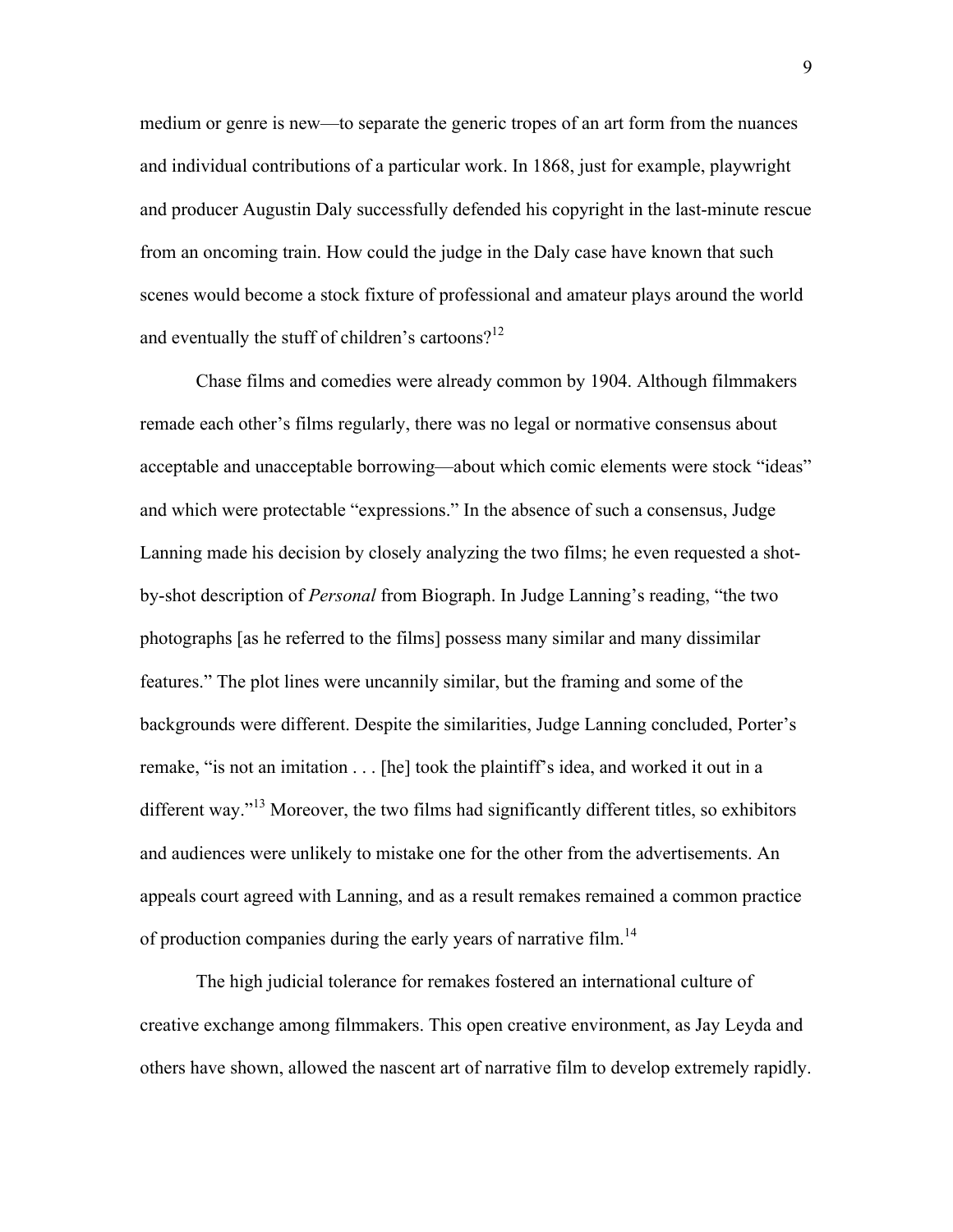In one example, suggested by Leyda and elaborated by Tom Gunning and Charles Musser, D. W. Griffith's great masterpiece of cross-cutting, *The Lonely Villa* (1909), turns out to have been the result of an international dialogue among writers, dramatists, and filmmakers. Pathé Frères made a film, *A Narrow Escape* (1908), inspired by a French Guignol play, *Au Téléphone*, about a man who receives a phone call and listens to his family being attacked by robbers*.* Six months later, Edwin S. Porter made a film, *Heard Over the Phone* (1908), based either on the English version of *Au Téléphone* or on the Pathé film. The narrative, now too widely circulated to pinpoint the exact chain of influence, was remade and altered by Griffith and, five years later, by Russian filmmaker Yakov Protazanov. Griffith's version, at least, remains a touchstone of film history. *Biograph v. Edison* had sanctioned an environment of creative exchange in which plots and themes could be repeated, and this environment helped to solidify early film genres. More than twenty years after *Biograph v. Edison*, Buster Keaton remade *Personal*—or perhaps he remade Porter's remake of *Personal*—as a feature-length comedy, *The Seven Chances* (1925). Some of the simple ideas in Biograph's film became the building blocks of film comedy; they were ideas that no one could own.<sup>15</sup>

### **"Legally Unique":** *Chaplin v. "Aplin"*

Vaudeville and early film comedians accepted the liberal legal standards of ownership. In the mid-1910s, however, the loose conglomeration of small film companies began to merge into vertically and horizontally integrated film studios (i.e., Hollywood), with more rationalized models of production, distribution, exhibition, and marketing. The star system was one such form of rationalized marketing, and when some of the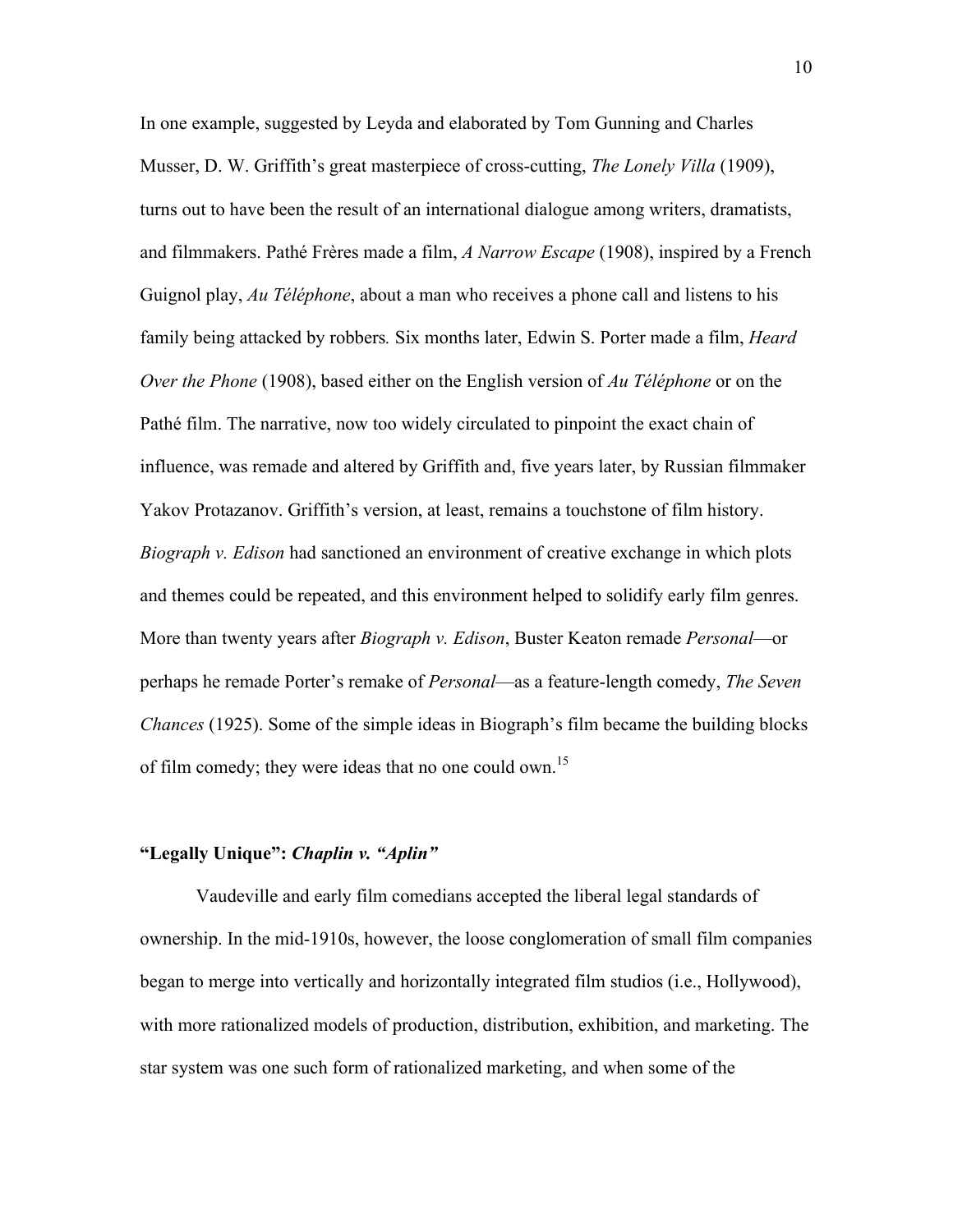vaudeville comedians emerged as slapstick film stars in the 1910s, they began to push for much greater protection of their images and their material. Several of the new stars turned to copyright law, and they fought to redefine the idea/expression dichotomy. The case that transformed comic authorship for the age of mass media and finally broke with the imitative cultures of vaudeville and the early film industry involved Charlie Chaplin.

Chaplin had been an unexceptional member of the British musical hall and vaudeville troupe Karno's Speechless Comedians before Mack Sennett invited him to perform in a film in 1911. But Chaplin's star rose quickly in Hollywood, and only six years later, he enjoyed an almost unparalleled degree of creative autonomy, having established his own studio where he wrote, produced, directed, and starred in all of his films. After co-founding United Artists in 1919, the multi-talented Chaplin had a hand in distributing his films as well and even began scoring them after the adoption of sound. In a collaborative medium, Chaplin enjoyed a degree of individual authorship that only a few other filmmakers have ever achieved.

Chaplin helped to redefine the idea of the filmmaker, giving rise to a mythic conception of the director as lone artist. According to one story, he was known to go off on a short fishing trip in the middle of shooting a film just to look for inspiration in the stillness of a lake or stream. Art and film theorist Rudolf Arnheim helped propagate the Chaplin-as-solitary-genius myth, describing him as "a man who, in the middle of the Hollywood film industry, where every day in the studio costs thousands and art is produced with a stopwatch, sometimes disappears suddenly and for days paces in solitude with his plans."<sup>16</sup> Indeed, it became a rite of passage for every modernist cultural theorist in the 1920s and '30s to write a profile of Chaplin as the exception within the commercial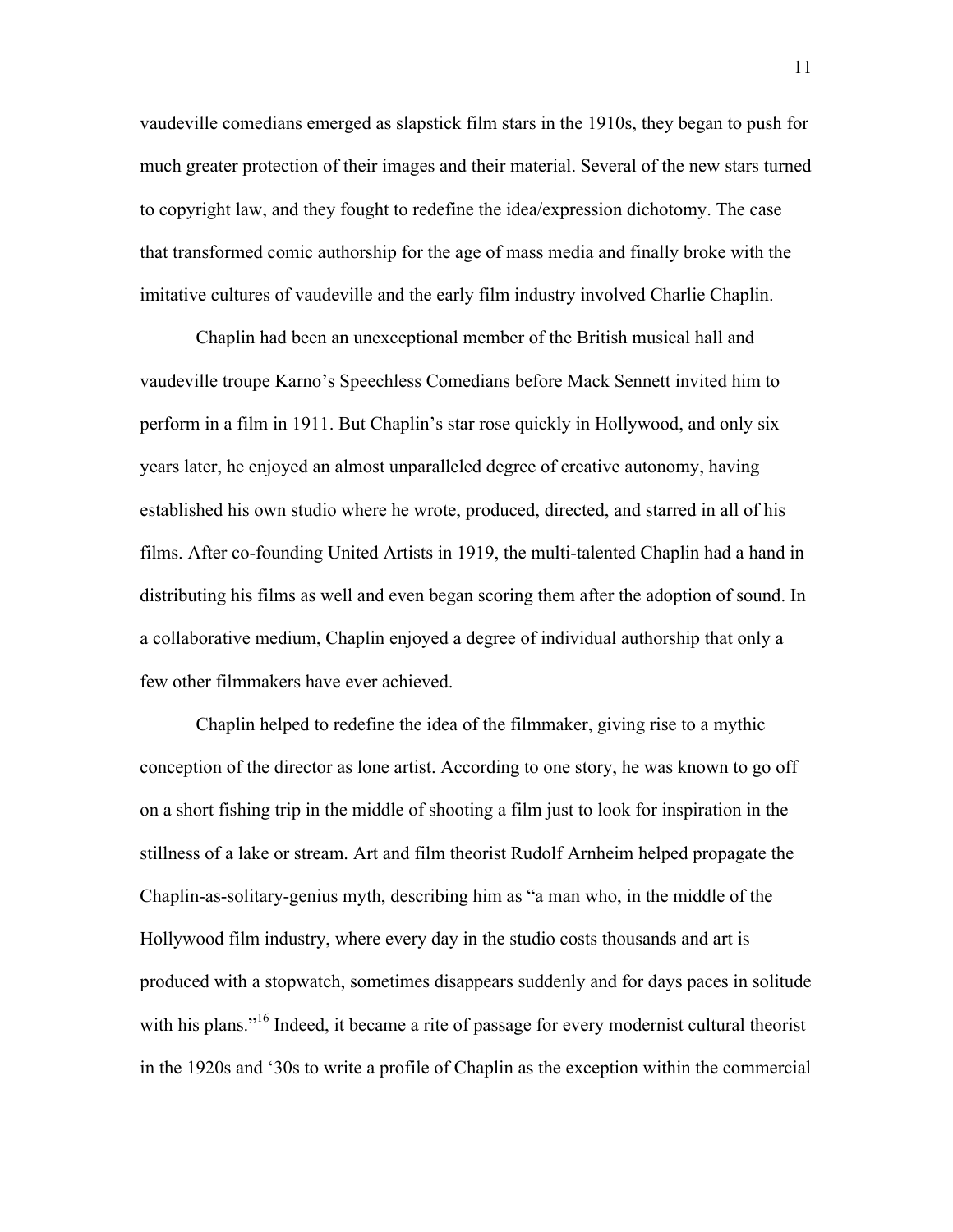sphere of mass culture, as the artist who could work within the capitalist machine of mass production, at the pinnacle of the system, yet remain apart from it. The Frankfurt School theorists, in particular, seemed determined not to break ranks in their unified defense of Chaplin as the last vestige of a Romantic authenticity. Walter Benjamin, building on an essay by Surrealist writer Philippe Soupault, called Chaplin the "poet of his films."<sup>17</sup> Siegfried Kracauer, in his own obligatory Chaplin portrait, performed great contortions to argue that money and success had not changed Chaplin. "Rather than letting himself be changed by money, like the majority does," Kracauer wrote, "he changes it; money loses its commodity character the moment it encounters Chaplin, becoming instead the homage which is his due."<sup>18</sup> Even the Frankfurt School's severest critic of Hollywood, Theodor Adorno, who elsewhere described laughter as "a disease" of "the false society," made Chaplin an exception by celebrating the actor's imitative genius.<sup>19</sup>As many admirers claimed, Chaplin was simply able to become the characters he mimicked. Only the American cultural critic Gilbert Seldes contested Chaplin's singularity by putting him "wholly in the tradition of the great clowns" and tracing the origins of his style to his film apprenticeship in Mack Sennett's Keystone studio. The "Keystone touch," Seldes wrote "remains in all [Chaplin's] work."<sup>20</sup>

Was Chaplin a Romantic poet of the screen whose inspiration came only from his own genius? Or was he more like Homer, fixing on film a comic performance style that had been developed over decades or even centuries by court jesters, traveling comics, and vaudeville performers? The question of Chaplin's originality grew increasingly important as his films gave rise to thousands of professional and amateur Chaplin imitators. Were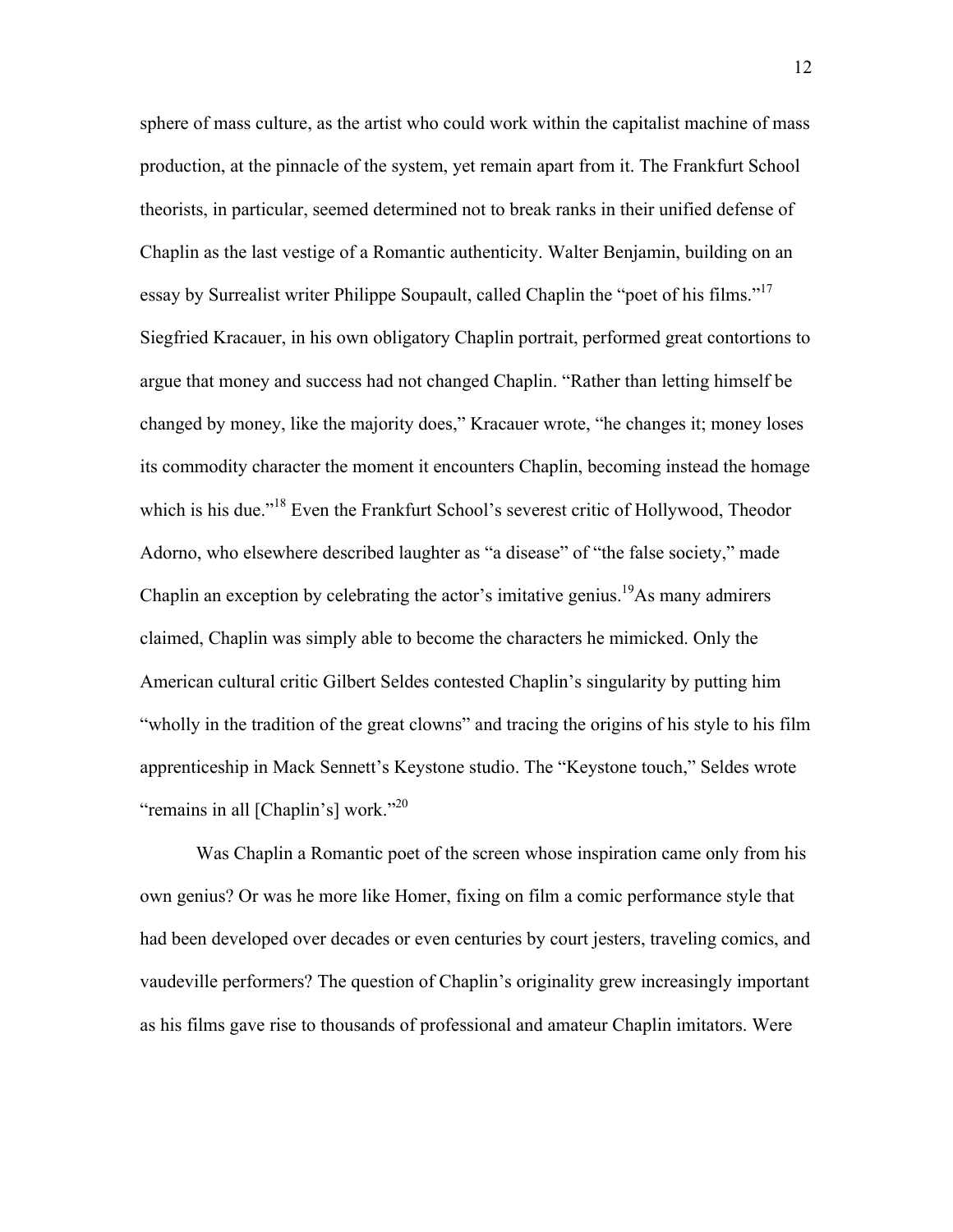the imitators taking and remixing the same ideas that Chaplin had himself lifted from other comics, or were they looting his individual expression?

**[IMAGE #2]** In July 1915 alone, more than thirty New York City movie theaters sponsored Chaplin look-alike competitions.<sup>21</sup> Future professional comedian Bob Hope won one such competition, and Walt Disney, who would draw heavily on Chaplin to create Mickey Mouse, entered dozens of Chaplin impersonation contests, eventually being ranked the second best in Kansas City.<sup>22</sup> Professional imitators were also plentiful. The well-known Chaplin imitator Billy West made over fifty films as a Chaplin-like character. Actress Minerva Courtney made three films cross-dressing as Chaplin, and former Chaplin understudy Stan Laurel developed a Chaplin stage act years before his success with the film duo Laurel and Hardy. The Russian clown Karandash ultimately had to give up his Chaplin routine because he was overwhelmed by competition from other Chaplin imitators.<sup>23</sup> There were both authorized and unauthorized Chaplin cartoons; the most prominent, *Charlie*, was animated by future *Felix the Cat* creator Otto Messmer and had an unofficial nod of approval from Chaplin, who sent ideas to Messmer. Even superstar silent comedian Harold Lloyd began as a Chaplin imitator, making fifty-seven films as a Chaplin-like character named Lonesome Luke. Some companies took Chaplin's image more directly than the imitators, selling dupes of Chaplin films or taking excerpts from his films and mixing them with stock footage, creating "mashups" (to use an anachronistic term). Other Chaplin mashups mixed footage from Chaplin films with footage of imitators.<sup>24</sup> **[IMAGE #3]**

Modernist and avant-garde writers, artists, and performers were also obsessed with Chaplin. The Dadaists, the Surrealists, Fernand Léger, T. S. Eliot, James Joyce,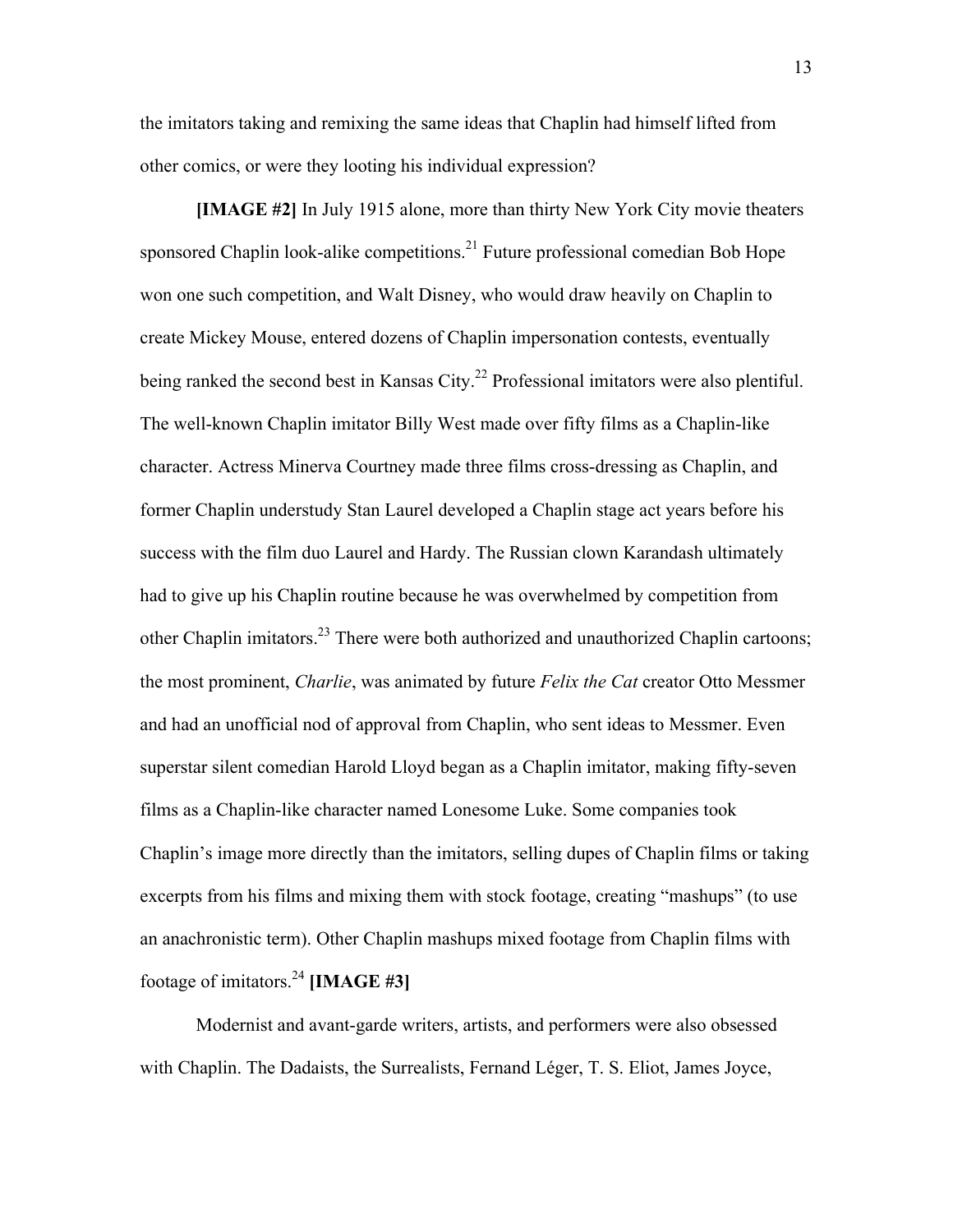Gertrude Stein, and countless other writers, artists, and performers copied Chaplin and his Tramp character in a variety of ways. Critics have made strong cases that Joyce's Leopold Bloom and several Wyndham Lewis characters were, at least in part, explicitly modeled on Chaplin.<sup>25</sup> Eastern European poets used Chaplin and the Tramp character as figures in their poetry during the 1920s and 1930s. The tradition included poems by German-French writer Yvan Goll and Russians Osip Mandelstam and Anna Akhmatova, the latter imagining herself sitting on a bench in conversation with Chaplin and Kafka. Cubist painter Fernand Léger, who had a deep obsession with Chaplin, illustrated an edition of Goll's "Chaplinade." Leger went on to animate a dancing Charlot—the French diminutive for Chaplin—in his 1924 avant-garde film *Ballet mécanique*, which premiered in New York on a program with Chaplin's *The Pilgrim* (1923).<sup>26</sup> [IMAGE #4]

Neither Chaplin nor his attorney, the legendary copyright and entertainment lawyer Nathan Burkan, was happy about the massive proliferation of imitators and derivative works. Their first attempt to contain the spread of Chaplin's image was to go after a company that mixed footage from Chaplin's film *The Champion* (1915) with footage of an undersea film to create a new Chaplin film. (It is difficult to imagine how boxing footage might have been mixed with undersea shots, but that is what the accounts describe—the film isn't extant.) Chaplin had made *The Champion* for the Essanay Film Manufacturing Company, and he did not own the copyright. When Essanay failed to take action, Burkan sued the company responsible for the new film, claiming that the filmmakers had unfairly adopted Chaplin's Little Tramp character.

It was a novel argument at the time, but one would expect no less of Burkan, a pioneering lawyer and lobbyist who had organized composers in 1908 and led the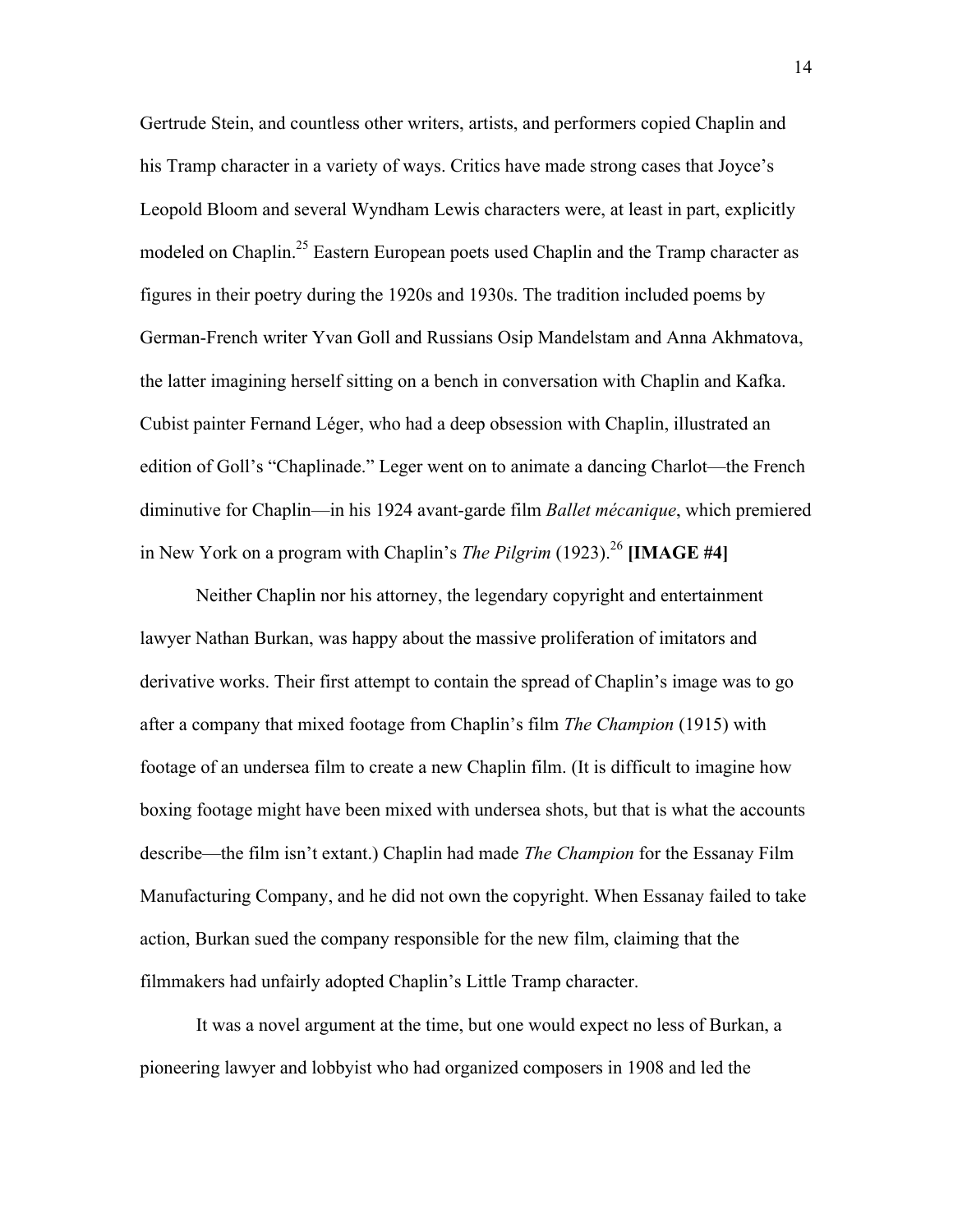campaign for compulsory licensing in the 1909 revision of the Copyright Act. The judge in the first Chaplin case eventually rejected the argument that one performer could own a character independent of a particular work, but he did force the Crystal Palace Theatre in New York to stop misleading the public by advertising the film as if it were a real Chaplin film.<sup>27</sup> It is not clear, however, that the decision accurately assessed the situation or that it had the intended effect. According to Terry Ramsaye, writing in 1926, the Crystal Palace's attendance dropped by half when it attempted to pass off a Chaplin imitation as an original, which suggests that filmgoers were not as susceptible to misleading advertising as the judge thought. And if audiences knew the difference between Chaplin and his imitators, devoted fans were nonetheless willing to watch imitators' work in between the star's sporadic releases. Despite Chaplin and Burkan's partial victory, Chaplin biographer Joyce Milton notes, the decision led to even more imitators, who could now legally borrow the Tramp character as long as they did not mislead the public through advertising.<sup>28</sup>

But Chaplin and Burkhan were not deterred. In a lawsuit against Mexican actor Charles Amador who made several films under the name "Charlie Aplin," they reprised the argument that Chaplin owned his Little Tramp character. Burkan spent three years trying to settle with Amador before the case went to trial. But Amador and his lawyers were stubborn, maintaining that they had a right to use the comic elements that Chaplin used too. Hollywood insiders and movie fans paid close attention to the case, which dragged on for six years, garnering dozens of op-ed pieces and occasionally making front-page news.29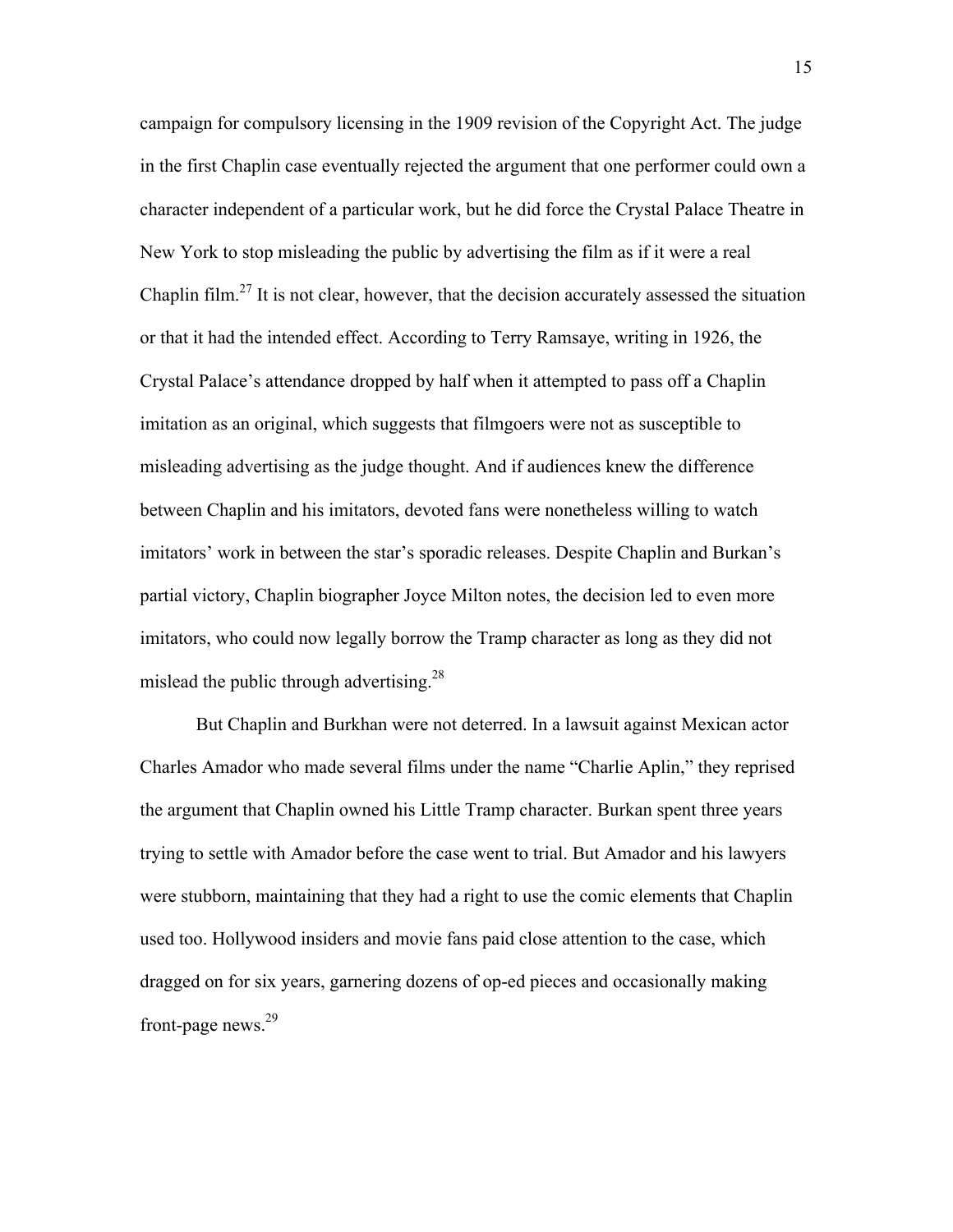When the trial court heard testimony in the case in 1925, Amador's lawyers bravely let the charismatic celebrity take the stand and discuss his creative method. In a later copyright case involving the 1918 film *Shoulder Arms*, the opposition's attorney would try to stop Chaplin from swaying the court with his charm and wit.<sup>30</sup> But in the Amador case, Chaplin's testimony may not have helped him. Chaplin adopted an aloof and aristocratic tone. "My inspiration," he explained to the court, "was from the whole pageantry of life. I got my walk from an old London cab driver, the one-foot glide that I use was an inspiration of the moment. A part of the character was inspired by Fred Kitchen, an old fellow-trouper of mine in vaudeville. He had flat feet." When Amador's lawyer, Ben Goldman, cross-examined Chaplin about his costume, Chaplin was dismissive. "Where did you get that hat?" Goldman asked.

"Oh, I don't know. I just conceived the idea of using it," replied Chaplin.

"Did you ever see anyone wear pants such as you wear?" Goldman continued.

"Sure," replied Chaplin, "the whole world wears pants."<sup>31</sup>

Chaplin's answers had both a dismissive and a mystical quality: ideas just came to him, he suggested, or else he extracted them from his observations of life.

Goldman and Amador, however, had another theory. Goldman called a vaudeville reviewer, Joseph Pazen, to the stand, and asked him if Chaplin imitated any of the comics who had preceded him. Pazen named dozens of performers who had used similar elements in their routines. George Beban, for instance, had a similar moustache; Chris Lane had a similar hat; Harry Morris had baggy pants; Billy Watson used the same combination of baggy pants, big shoes, and glide-walk. One of the Les Petries Brothers used the same makeup and a similar costume in his Tramp character. This actor had even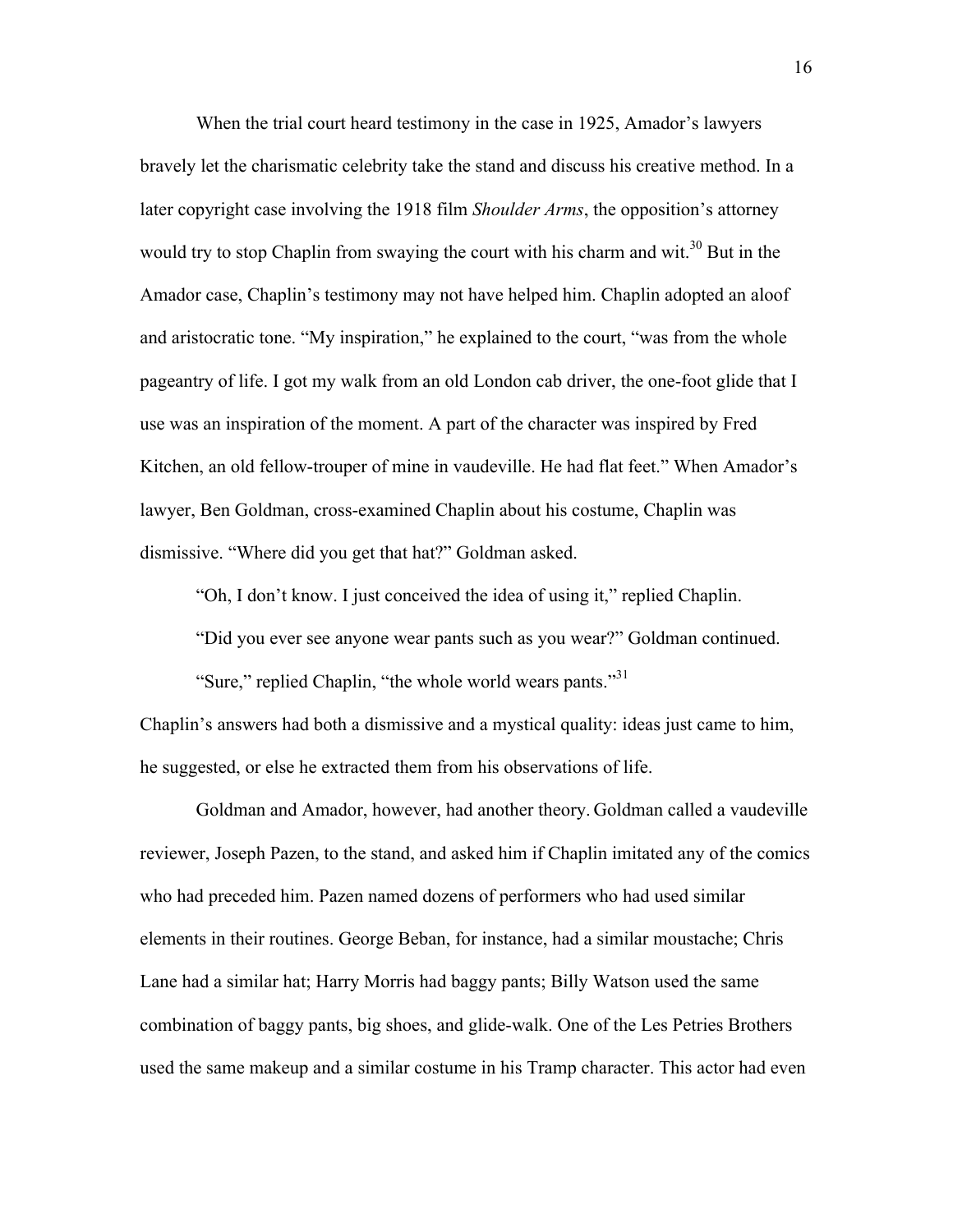performed as a tramp in a film for Chaplin's old employer, Mutual. As later critics have noted, Chaplin's costume also invoked circus clowns and real tramps who rode railway cars and took odd jobs. $32$ 

When Amador took the stand he was as unsympathetic as his opponent, shiftily claiming that his contract engaged him to imitate the Chaplin look-alike Billy West, not Chaplin. Amador, however, did have one powerful argument: if Chaplin won, the precedent would create a new monopoly on performance. Amador's team made the case that Chaplin was only the most famous in a long tradition of comic tramps, and he could not be given a proprietary right in staples of the trade.<sup>33</sup>

When Burkan attempted to respond to the specifics of Amador's criticisms, he fell into rhetorical quicksand, fumbling in the attempt to name Chaplin's original inventions. Reporters following the case had the same problem as they combed the testimony for some element that Chaplin had contributed to the art of comedy. "Chaplin Pants Real Issue," read one headline.<sup>34</sup> But Burkan stuck to his larger strategy by insisting that Chaplin was a unique genius, endowed with an ineffable quality that people could see for themselves. Chaplin's genius, Burkan maintained, could not be described or broken down into distinct elements. In one show of courtroom theatrics, he claimed that a clip from a Chaplin film would have to be placed in the court's decision, because words could not describe him.<sup>35</sup> The Romantic vision of the solitary artist is always compelling, but it was a particularly powerful part of the Chaplin myth. In addition to the German theorists mentioned earlier, everyone from Winston Churchill and Graham Greene to Edmund Wilson and Dwight Macdonald had perpetuated the myth of Chaplin as an individual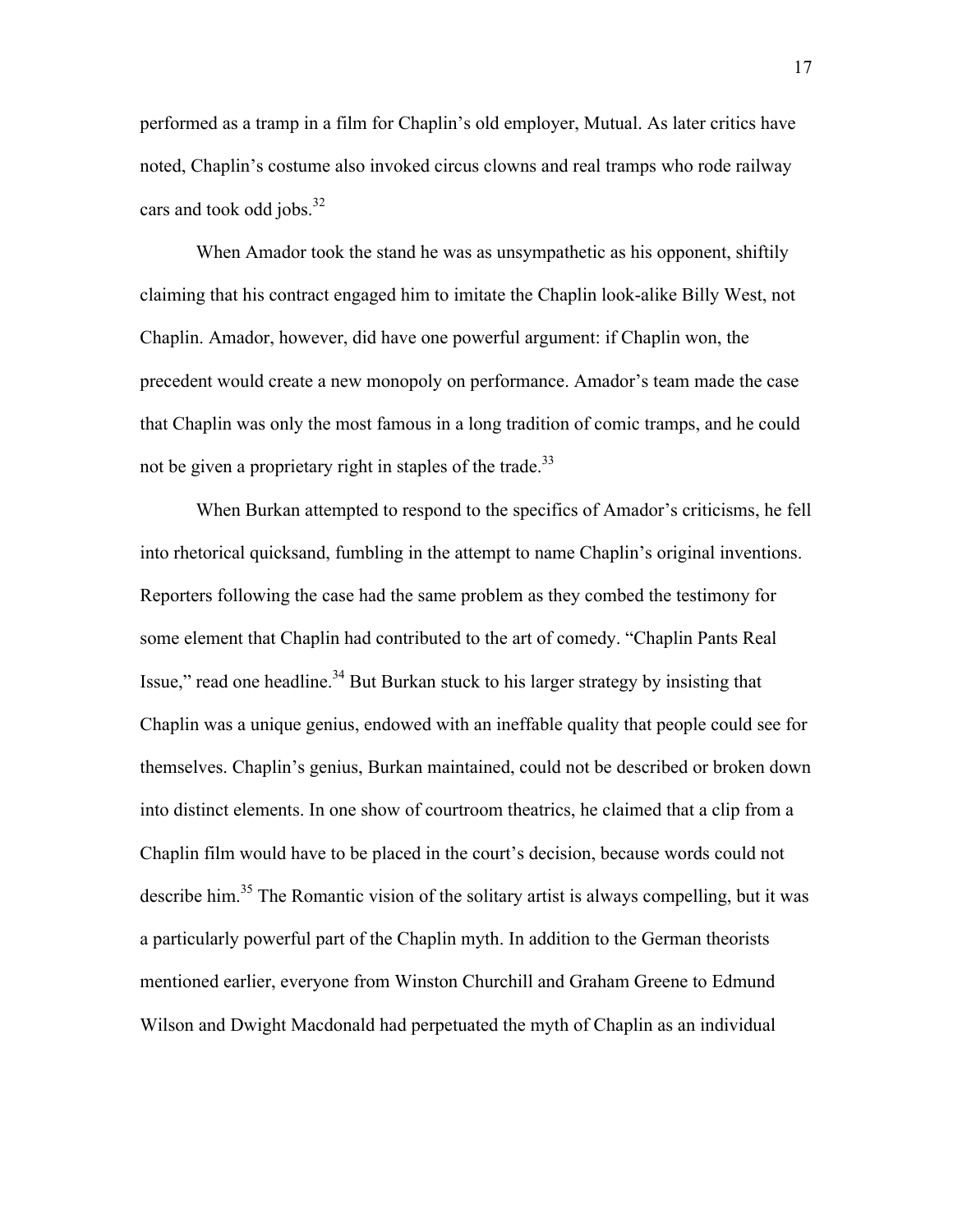genius—perhaps the sole individual genius—working in the collaborative and commercial Hollywood system.

But the prevailing argument would end up being a humbler, more pragmatic one. In addition to calling for the protection of Chaplin's unique genius, Burkan argued that the Charlie Aplin name and appearance confused potential filmgoers because they resembled Chaplin's own name and iconic image too closely. This argument carried more weight with Judge John Hudner, who enjoined the distribution of Amador's film *The Race Track* and prohibited Amador from further misleading the public by advertising his films as if Chaplin had made them. By focusing not on the proprietary right in character but instead on the confusion that imitators unleashed in the market, Judge Hudner's decision itself sowed confusion: the press and the film industry were not sure who had won this round of the case. *The Los Angeles Times* declared "Chaplin Legally Unique." The *New York Times* agreed at first, running the headline "Chaplin *Wins* Suit to Protect Make-Up." But after revisiting Judge Hudner's final ruling with its limited emphasis on Amador's deceptive intent and advertising, the paper re-evaluated its conclusion and ran a new headline, "Chaplin *Loses* Fight on Exclusive Make-Up." Chaplin had successfully prevented Amador from using his image, but he had failed to protect his character from imitation.<sup>36</sup>

Amador's lawyer, Goldman, claimed victory: "we can continue to produce pictures featuring Amador in the characterization as long as we specifically state in the titles that Amador is playing the character . . . [Chaplin] has no patent or copyright on the character."37 The decision raised more questions about originality and ownership than it answered. While Chaplin waited for an appeals court to rule on the Amador case, he was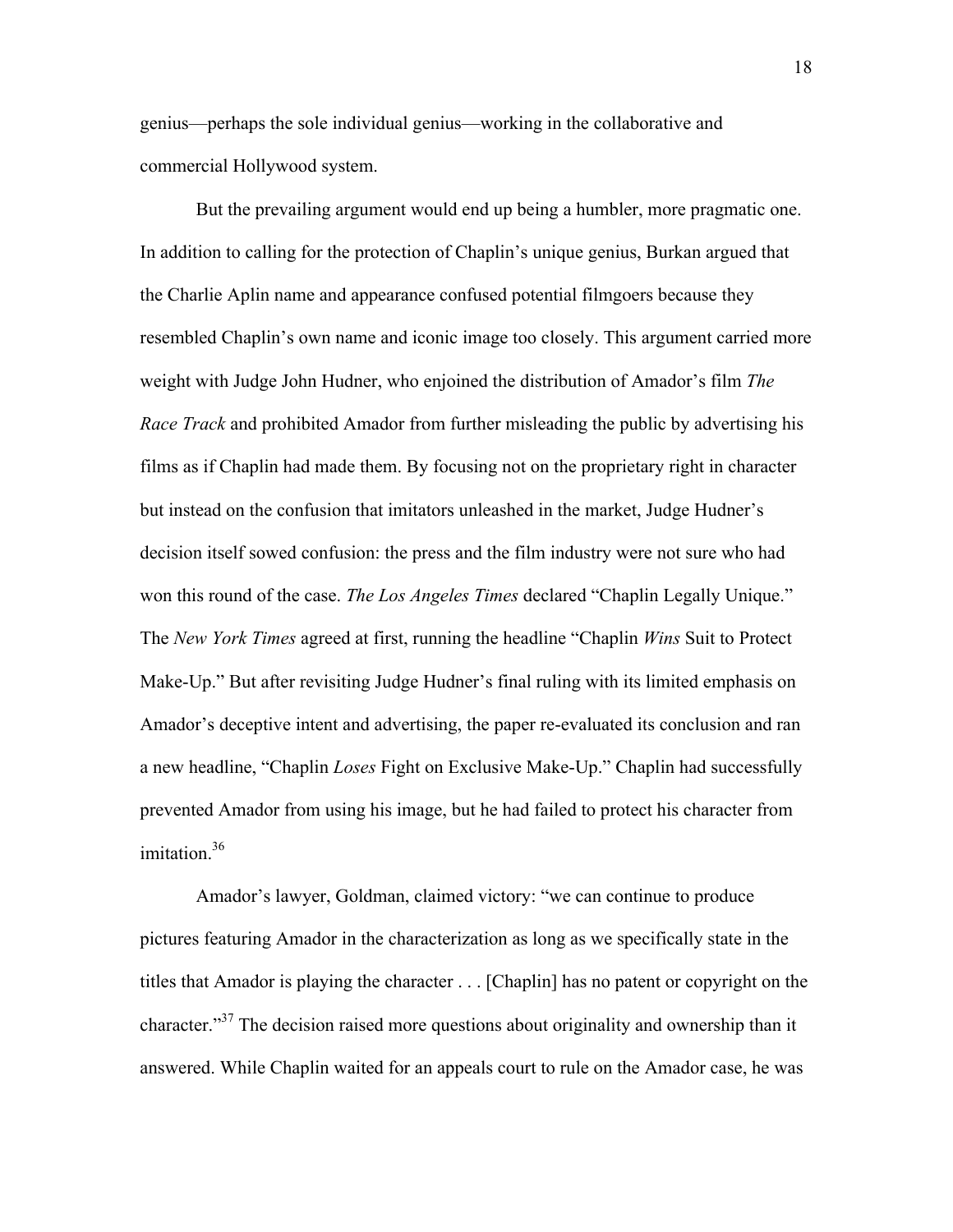himself sued for copyright infringement—twice. The legal skirmish over the exchange of comic ideas had begun to heat up.

## **Star Power**

When the appeals court heard the case, it refined Judge Hudner's decision, giving more weight to the idea that Chaplin owned the Tramp character. As Judge H. L. Preston stated plainly in his decision, "the record reveals that Charles Chaplin . . . originated and perfected a particular type of character on the motion picture screen." Elements of Chaplin's character may have been in the public domain, free to be used by other comics. But Chaplin owned this particular expression of the Tramp character; he was the first to use it on screen; and he could prevent others from confusing the public by adopting his look and actions  $38$ 

The appeals court in *Chaplin v. Amador* did not entirely adopt Burkan and Chaplin's model of Romantic authorship, but Chaplin had succeeded in forging a new and greatly expanded legal definition of comic authorship and, indeed, of authorship and performance in general. The stated goal of both the trial and the appellate decision was to protect the public from confusion, and both decisions used copyright to control unfair competition. In his decision in the Chaplin appeal, for example, Judge Preston made it clear that Chaplin had the right to protect his character from "the fraudulent purpose and conduct of [Amador]" and "against those who would injure him by fraudulent means; that is by counterfeiting his role."39 There is no indication, however, that the existence of counterfeit Chaplins injured the original, at least by deceiving his audience into misspending their ticket money. In a statement that Chaplin submitted ostensibly in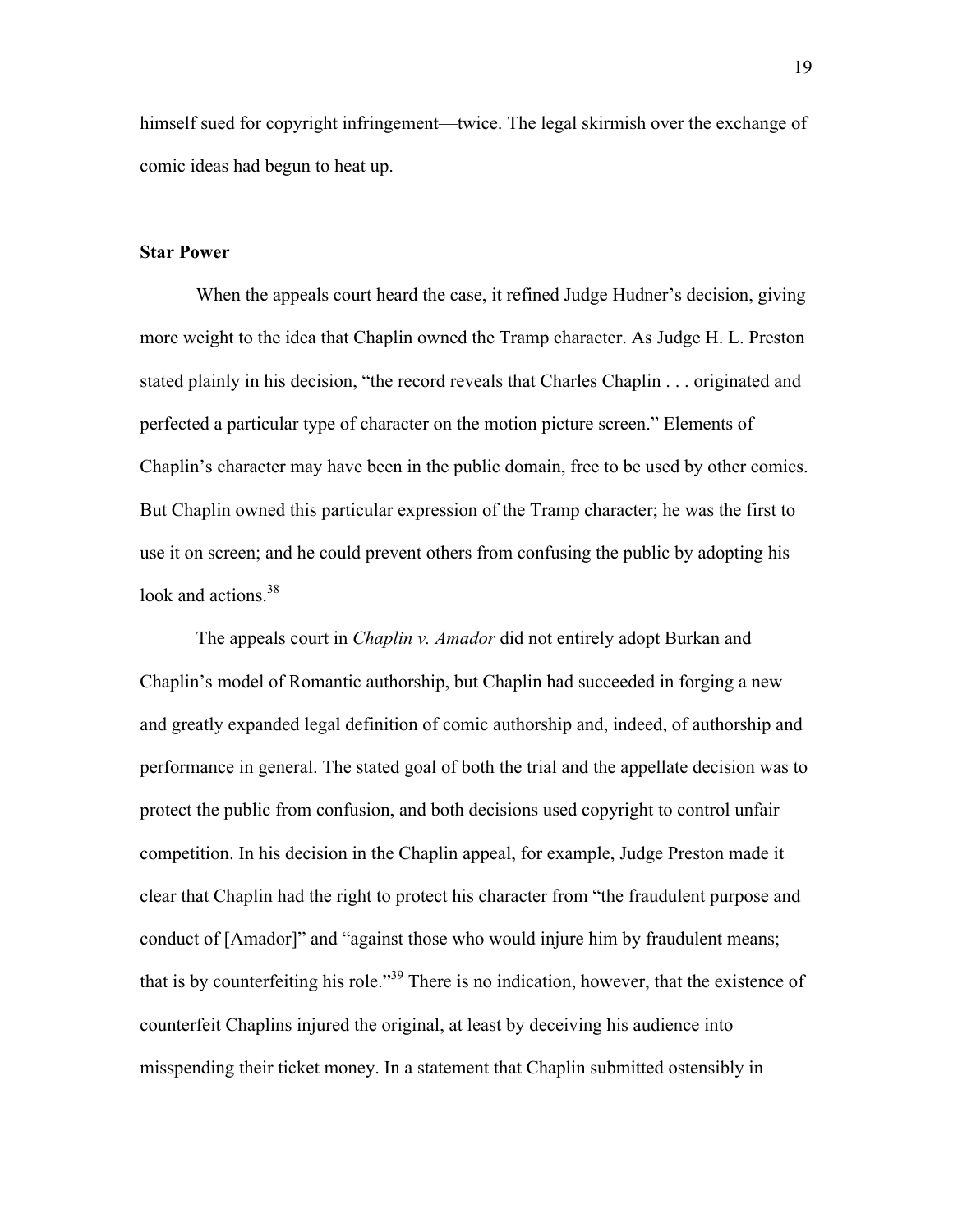support of his case, Lee Ochs, the former president of the Motion Picture Exhibitors League of the State of New York, told the court that Amador's film "is very poor and failed to embody the elements of comedy and pathos that so aptly distinguish the Chaplin pictures. Nevertheless, to the casual observer, it might readily be mistaken for a Chaplin picture." Yet as we saw in the wake of the trial-court decision, audiences were not easily deceived. On the contrary, vaudeville had taught theater owners and audiences of popular amusement to expect repetition and imitation. The box office dips when imitators' films were shown at the Crystal Palace movie theater demonstrate that audiences were well aware of the differences between Chaplin and pseudo-Chaplin films. The limits that *Chaplin v. Amador* placed on imitation did not serve to clarify the options available to audience members; it only limited their choices.<sup>40</sup>

By protecting Chaplin the great artist from cooptation by average screen comics, both the 1925 and the 1928 decisions made unprecedented levels of protection the reward for reputation and standing. Although the courts did not announce this innovation explicitly in their decisions, it became clear in the cases that adopted *Chaplin v. Amador* as precedent. Lawyers began to invoke the case, often successfully, to protect performers from defamation, trademark infringement, unfair competition, and lower echelon imitators who tarnished their clients' reputations. The Chaplin precedent emerged as a tool for policing performers' reputations rather than for protecting their originality.<sup>41</sup>

*Chaplin v. Amador* also inaugurated the development of character protection in copyright law, but Chaplin's Tramp character didn't resemble the kinds of characters that copyright has since come to protect. As Judge Learned Hand would write in 1930, character copyright protects the specific traits of "sufficiently developed" characters.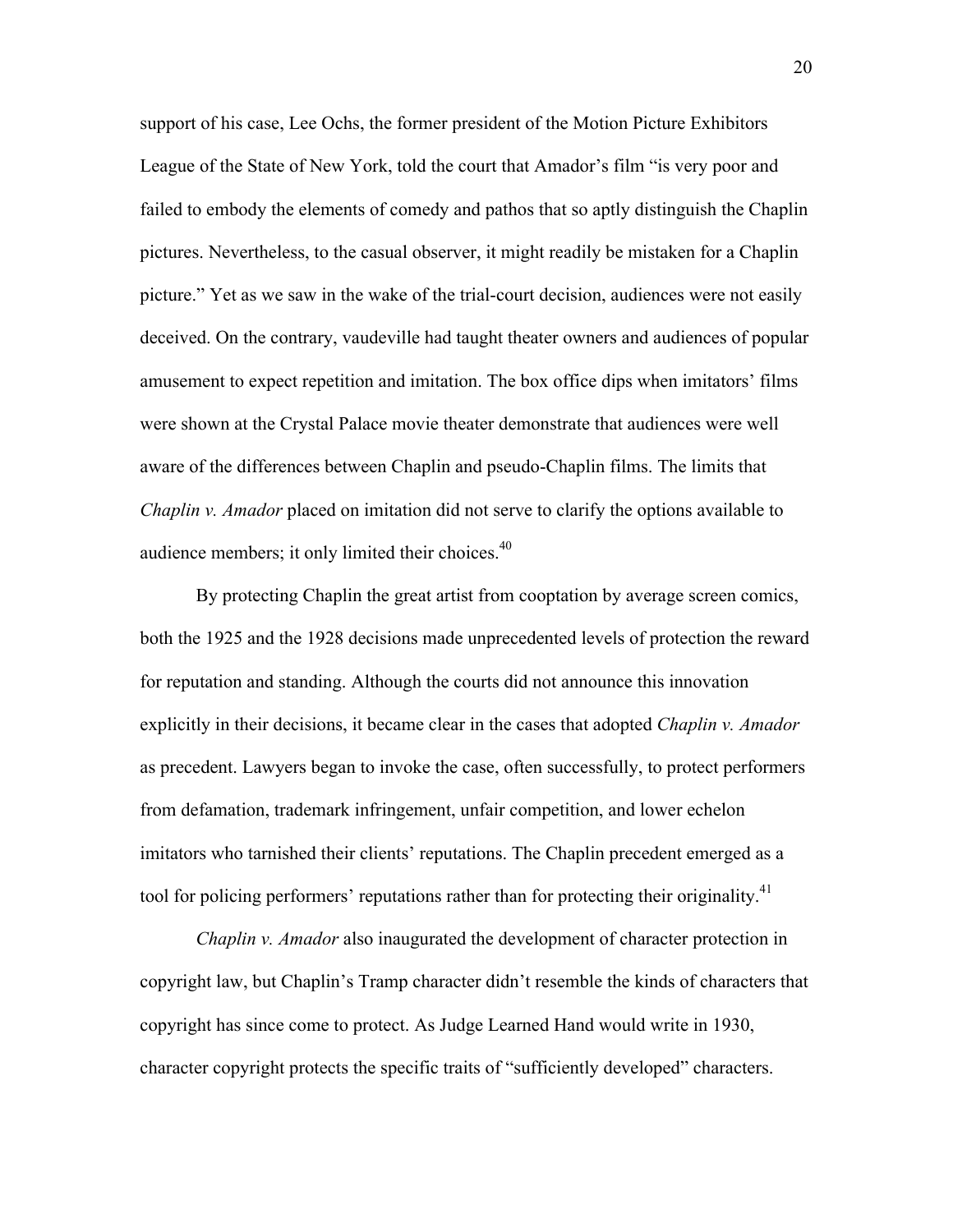Chaplin, however, used a stock vaudeville figure, the tramp, and made it his own. Although the individual elements of Chaplin's Tramp remained part of the public domain, Chaplin's global celebrity so identified him with the figure of the Tramp that it became impossible for other performers to play a tramp without evoking Chaplin. As a result, the new precedent of character protection gave a significant advantage to pioneering media stars who drew, as Chaplin did, on centuries of stage tradition to create their characters.<sup>42</sup>

*Chaplin v. Amador* signaled a cultural shift from vaudeville to Hollywood, from live to recorded performance, and from local celebrity to global stardom. Many other vaudeville performers, especially comics, were confounded by the new limits on imitation. Former vaudeville stars the Marx Brothers, for example, were mired in lawsuits over comic authorship after they made the transition to film.<sup>43</sup> Because film fixed performances permanently on celluloid and circulated exact copies rapidly and globally, the nature of imitation had undoubtedly changed. The vaudeville model of peer policing and tolerance for some degree of imitation no longer provided enough control and protection to satisfy performers, and the courts responded with new tools that constricted the flow of ideas between artists. The casualties of this change were future Bob Hopes, Stan Laurels, and Harold Lloyds, who were no longer free to learn their trade through emulation. The vaudeville circuit could house droves of clowns and tramps, but on film there was room for only one.

 $\overline{a}$ 

I would like to thank Paul Saint-Amour, Rebecca Tushnet, and attendees of the first meeting of the International Society for the History and Theory of Intellectual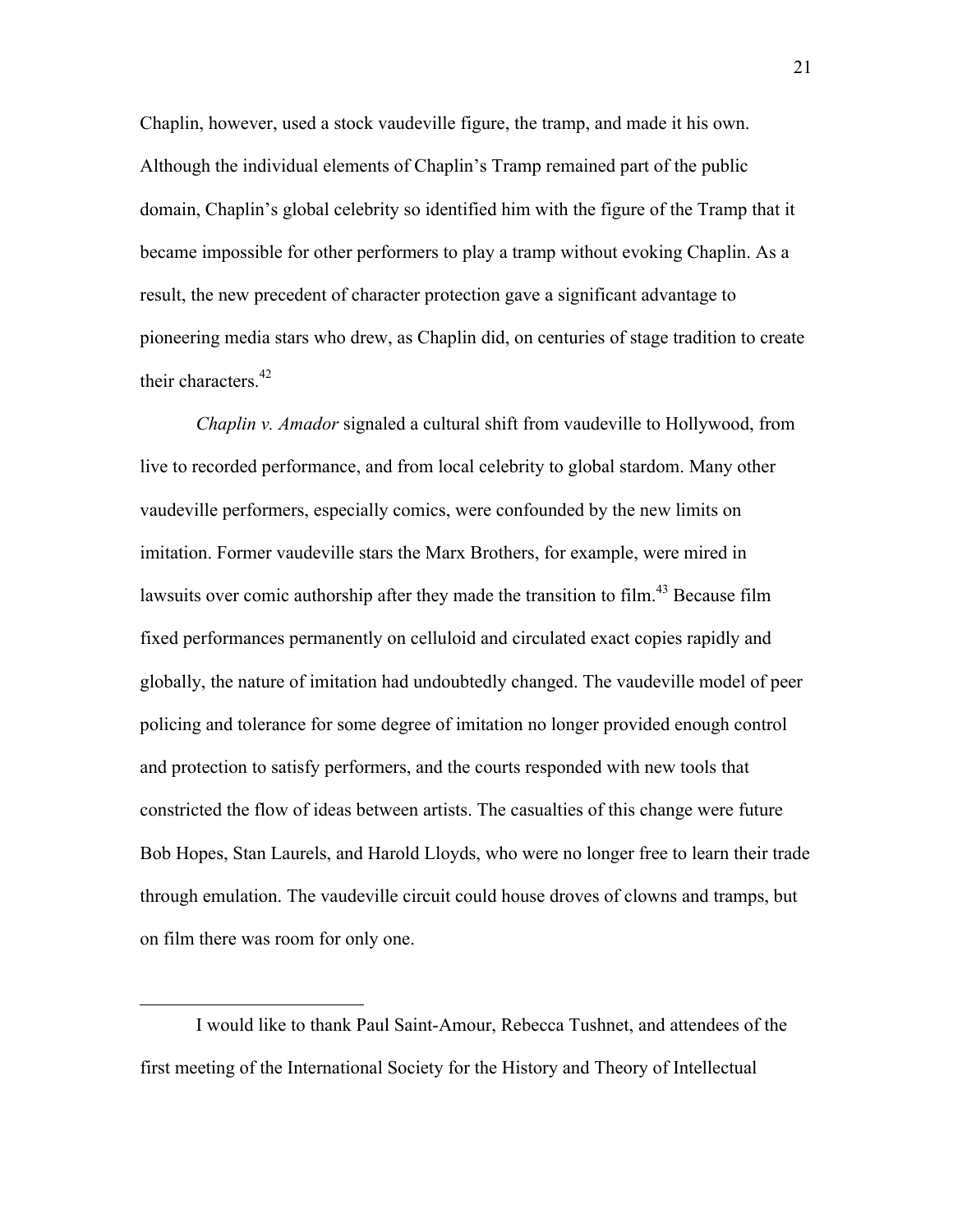Property for comments on earlier drafts. And I would like to thank Eric Hoyt and Tamar Lisbona for invaluable research assistance.

 $\overline{a}$ 

<sup>1</sup> See for example Henry Jenkins, *Convergence Culture: Where Old and New Media Collide* (New York: New York University Press, 2006); Yochai Benkler, *The Wealth of Networks: How Social Production Transforms Markets and Freedom* (New Haven: Yale University Press, 2007); and Lawrence Lessig, *Remix: Making Art and Culture Thrive in the Hybrid Economy* (New York: Penguin Press, 2008).

<sup>2</sup> See Act of Mar. 4, 1909, ch. 320, § 5. According to the 1909 Act, copyright inhered in the following non-exhaustive list of work classifications: "(a) Books, including composite and cyclopaedic works, directories, gazetteers, and other compilations; (b) Periodicals, including newspapers; (c) Lectures, sermons, addresses (prepared for oral delivery); (d) Dramatic or dramatico-musical compositions; (e) Musical compositions; (f) Maps; (g) Works of art models or designs for works of art; (h) Reproductions of a work of art; (i) Drawings or plastic works of a scientific or technical character; (j) Photographs; (k) Prints and pictorial illustrations."

3 See *Broder et al. v. Zeno Mauvais Music Co.*, 88 F. 74 (C.C.N.D. Cal. 1898); *Martinetti v. Maguire*, 16 F. Cas. 920 (C.C.Cal 1867) (No. 9173); Edward S. Rodgers, "Copyright and Morals," *Michigan Law Review* 18 (1920): 390-404; Jean Thomas Allen, "Copyright and Early Theatre, Vaudeville, and Film Competition," in *Film Before Griffith*, ed. John Fell (Berkeley: University of California Press, 1983), 176-87; Even when vaudeville copyright cases were decided on different grounds, the question of moral censorship was always present; see for example *Barnes v. Miner et al.*, 122 F. 480 (C.C.S.D.N.Y. 1903).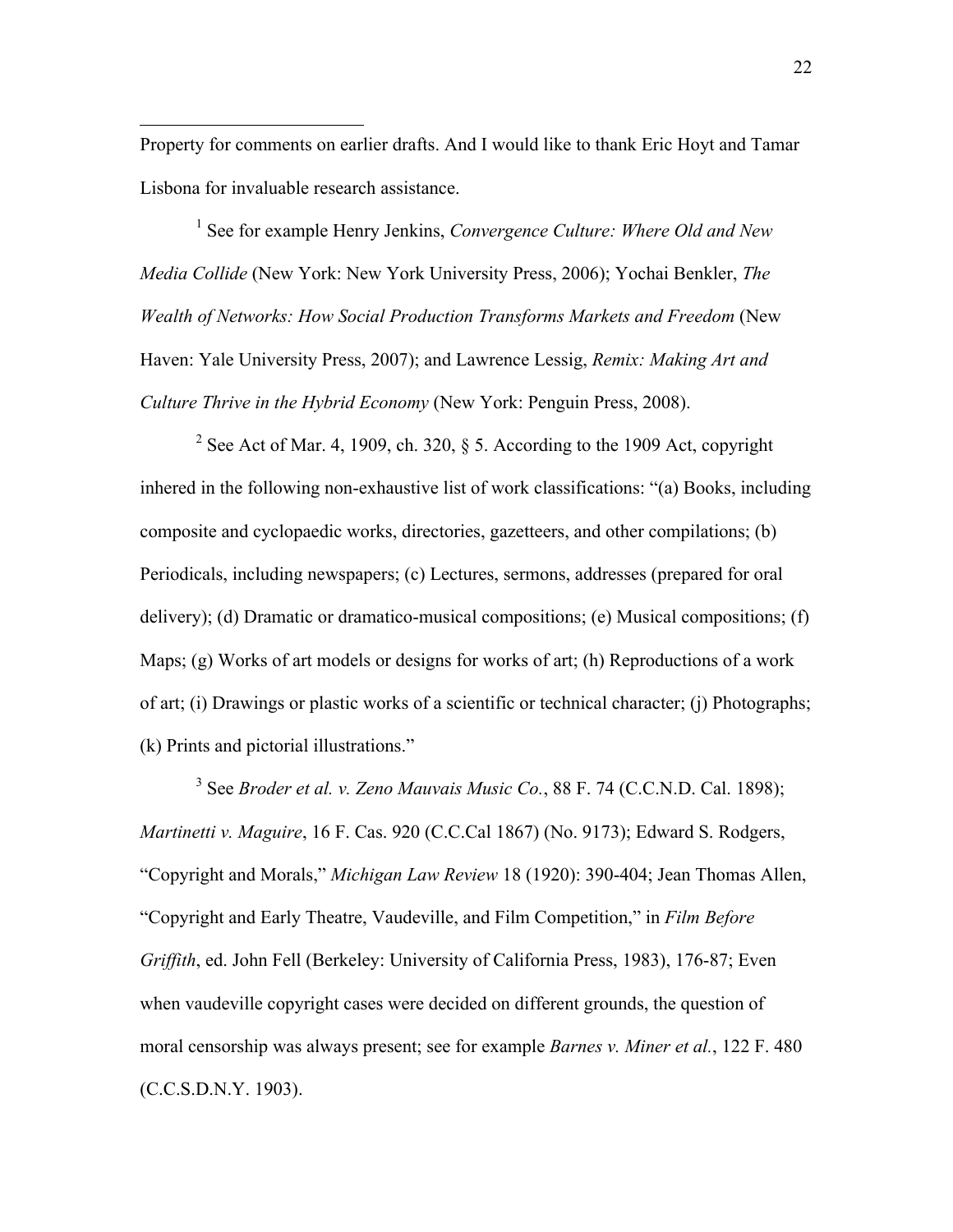4 Kerry Segrave, *Piracy in the Motion Picture Industry* (Jefferson, N.C.: McFarland & Co., 2003), 6, 15, 17, 18, 19.

5 Segrave, *Piracy in the Motion Picture Industry*, 17.

<sup>6</sup> *Fuller v. Bemis*, 50 F. 926, (C.C.S.D.N.Y. 1892). Mary Louise Fuller, "Garment for Dancers," U. S. Patent 518347 (April 17, 1894).

7 Loie Fuller, *Fifteen Years of a Dancer's Life* (Boston: Small, Maynard, and Co., 1913), 41-42, 55-56; Richard Nelson Current and Marcia Ewing Current, *Loie Fuller: Goddess of Light* (Boston: Northeastern University Press, 1997), 40-44, 62.

<sup>8</sup> As Supreme Court Justice Louis Brandeis once famously put it "the noblest of human productions—knowledge, truths ascertained, conceptions, and ideas—become, after voluntary communication to others, free as the air to common use." Another Justice, Sandra Day O'Connor, explained years later that the disentangling of ideas from their expression keeps copyright law from hampering free speech. *International News Service v. Associated Press*, 248 U.S. 215 (1918) (Justice Brandeis dissenting). *Harper & Row v. Nation Enterprises*, 471 U.S. 539 (1985). Also see Yochai Benkler, "Free as the Air to Common Use: First Amendment Constraints on Enclosure of the Public Domain," 74 *N.Y.U. Law Review* (1999): 354.

<sup>9</sup> David Robinson, *From Peep Show to Palace: The Birth of American Film* (New York: Columbia University Press, 1996), 122.

<sup>10</sup> *Thomas A. Edison Papers: A Microfilm Edition* (Frederick, Md.: University Publications of America, 1987–), reel 223, frames 810, 813.

 $11$  For a great recent assessment of comedy and copyright see Dotan Oliar and Christopher Sprigman, "There's No Free Laugh (Anymore): The Emergence of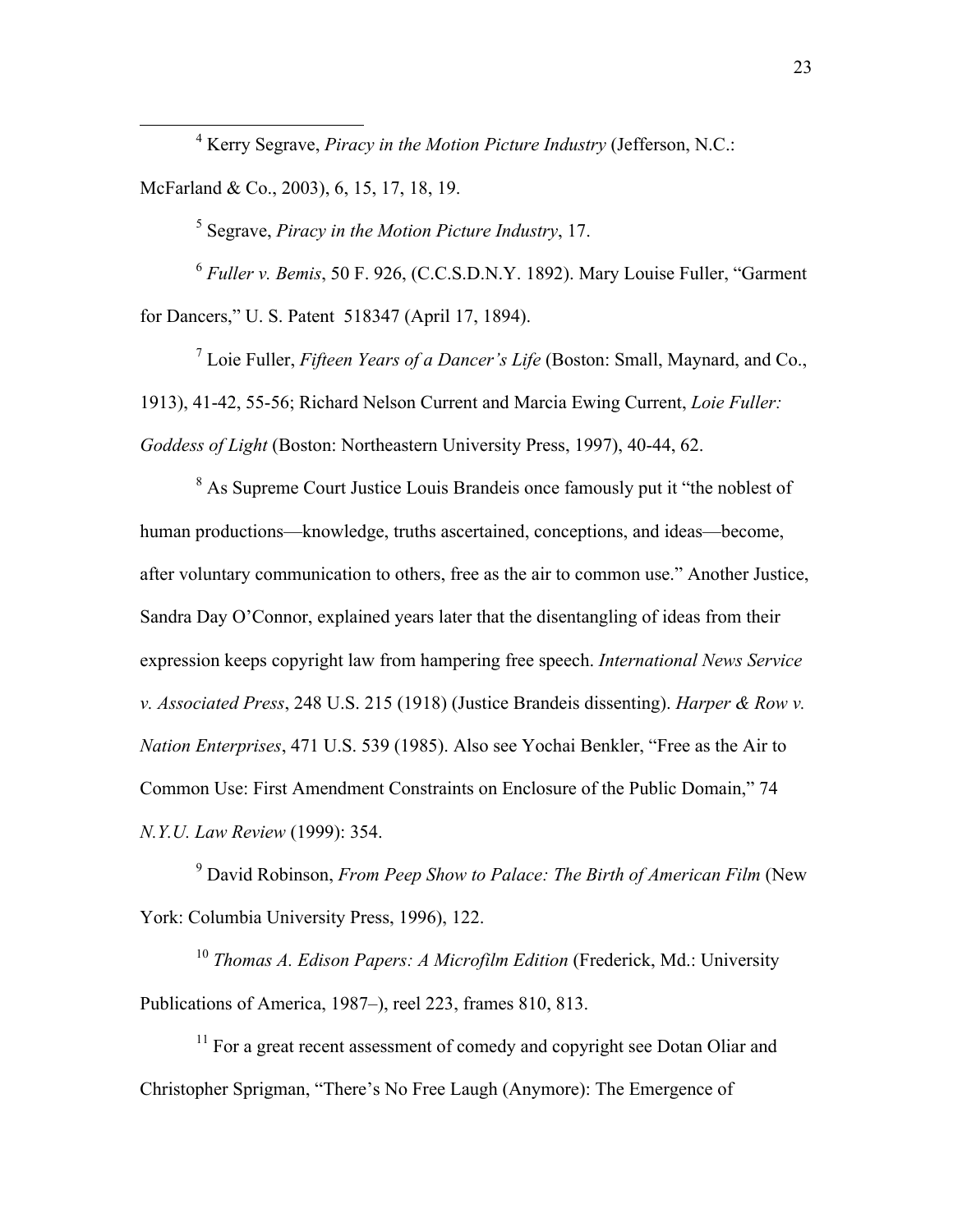Intellectual Property Norms and the Transformation of Stand-Up Comedy," *Virginia Law Review* 94 (2008): 1787-1867.

<sup>12</sup> *Daly v. Palmer*, 6 F. Cas. 1132 (C.C.S.D.N.Y. 1868) (No. 3552).

 $\overline{a}$ 

<sup>13</sup> *American Mutoscope & Biograph v. Edison Mfg. Co.*, 137 F. 262 (C.C.D.N.J. 1905).

14 Charles Musser, *Before the Nickelodeon: Edwin S. Porter and the Edison Manufacturing Company* (Berkeley: University of California Press, 1991), 282. See also Jennifer Forrest, "The 'Personal' Touch: The Original, the Remake, and the Dupe in Early Cinema," in Jennifer Forrest and Leonard R. Koos, eds., *Dead Ringers: The Remake in Theory and Practice* (Albany: SUNY University Press, 2001).

<sup>15</sup> *See* Jay Leyda, "A Note on Progress," *Film Quarterly* 21 (1968): 28-33; Jay Leyda, "Waiting Jobs," *Film Quarterly* 16 (1962–63): 29-33; Tom Gunning: "Heard Over the Phone: *The Lonely Villa* and the de Lorde Tradition of the Terrors of Technology," *Screen* 32 (1991); and Musser, *Before the Nickelodeon*, 424.

<sup>16</sup> Rudolph Arnheim, "Chaplin's Early Films," 1929, rpt. in "Walter Benjamin" and Rudolf Arnheim on Charlie Chaplin," trans. John MacKay, *The Yale Journal of Criticism* 9 (1996): 312.

<sup>17</sup> Theodore Huff, *Charlie Chaplin* (New York: Arno Press, 1972), 125; Walter Benjamin, "A Look at Chaplin," 1929, rpt. in "Walter Benjamin and Rudolf Arnheim on Charlie Chaplin," 310.

<sup>18</sup> Siegfried Kracauer, "Two Chaplin Sketches," trans. John MacKay, *The Yale Journal of Criticism* 10 (1997): 115-20.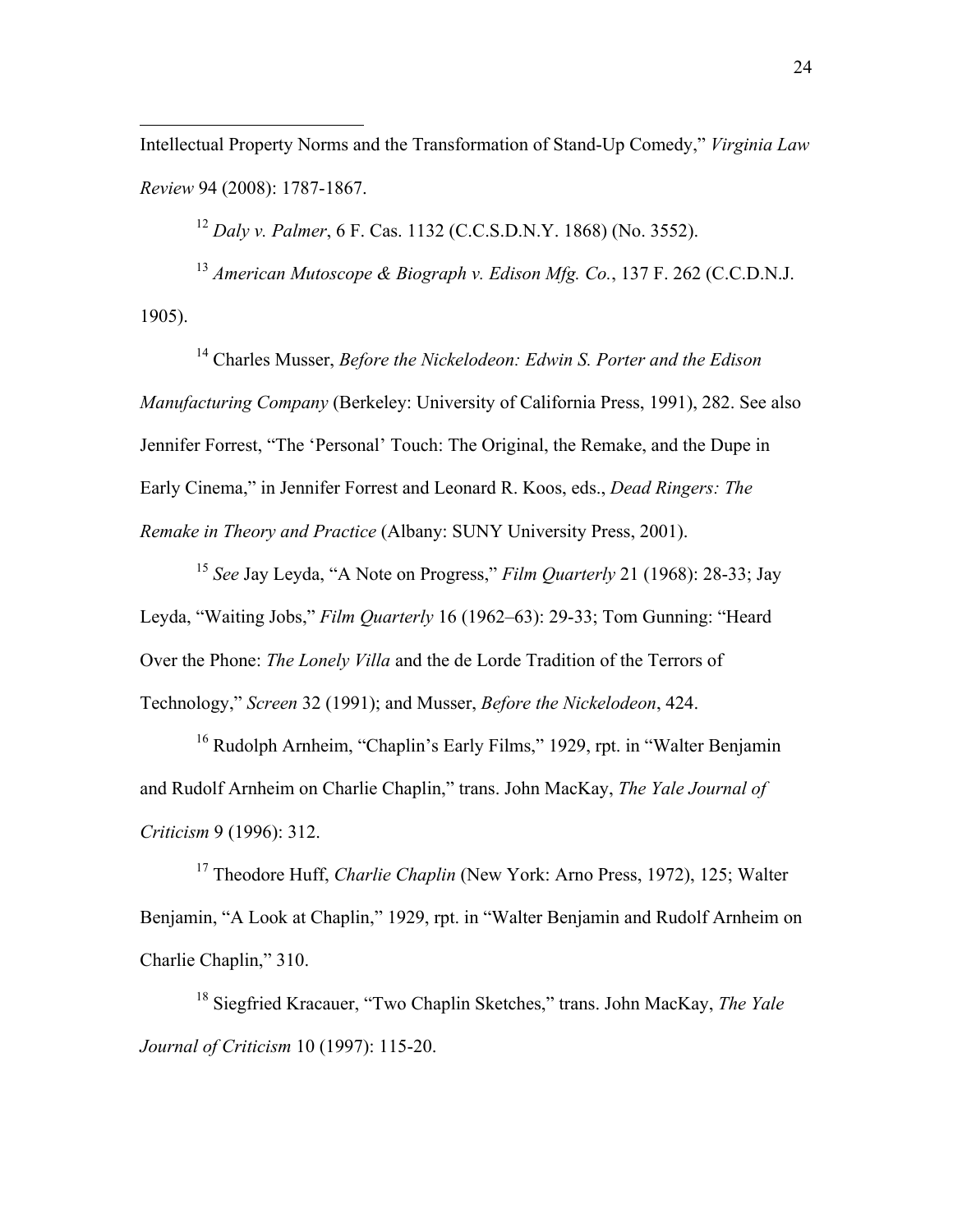19 Theodor W. Adorno, "Chaplin Times Two," trans. John MacKay, *The Yale Journal of Criticism* 9 (1996): 57-61. Adorno's remarks about laughter appear in *The Dialectic of Enlightenment* and are quoted in MacKay's "Translator's Introduction," 57. MacKay points out that Adorno defended his admiration for Chaplin—and at the same time may have explained the soft approach reserved for this Hollywood star—with a personal anecdote: "Perhaps I may justify my speaking about him by recounting a certain privilege which I was granted, entirely without my having earned it. He once imitated me, and surely I am one of the few intellectuals to whom this happened" (Adorno, "Chaplin Times Two," 60).

<sup>20</sup> Gilbert Seldes, *The Seven Lively Arts* (New York: Harper and Bros., 1924), 41-42. For more essays on Chaplin as artist see Richard Schickel, ed. *The Essential Chaplin: Perspectives on the Life and Art of the Great Comedian* (Chicago: Ivan R. Dee, 2006).

<sup>21</sup> Charles Maland, *Chaplin and American Culture: The Evolution of a Star Image*  (Princeton: Princeton University Press, 1989), 10-11.

 $22$  Kathy Merlock Jackson, "Mickey and the Tramp" Walt Disney's Debt to Charlie Chaplin" *The Journal of American Culture* 26 (2003): 439-44.

<sup>23</sup> John McCabe, *Charlie Chaplin* (Garden City, NY: Doubleday, 1978): 88-89; Joyce Milton, *Tramp: The Life of Charles Chaplin* (New York: Da Capo Press, 1998): 123-24.

24 Terry Ramsaye, *A Million and One Nights: A History of the Motion Picture Through 1925* (New York: Simon and Schuster, 1926), 732; Ulrich Ruedel, "Send in the Clones," The BFI Charles Chaplin Symposium (July 2005),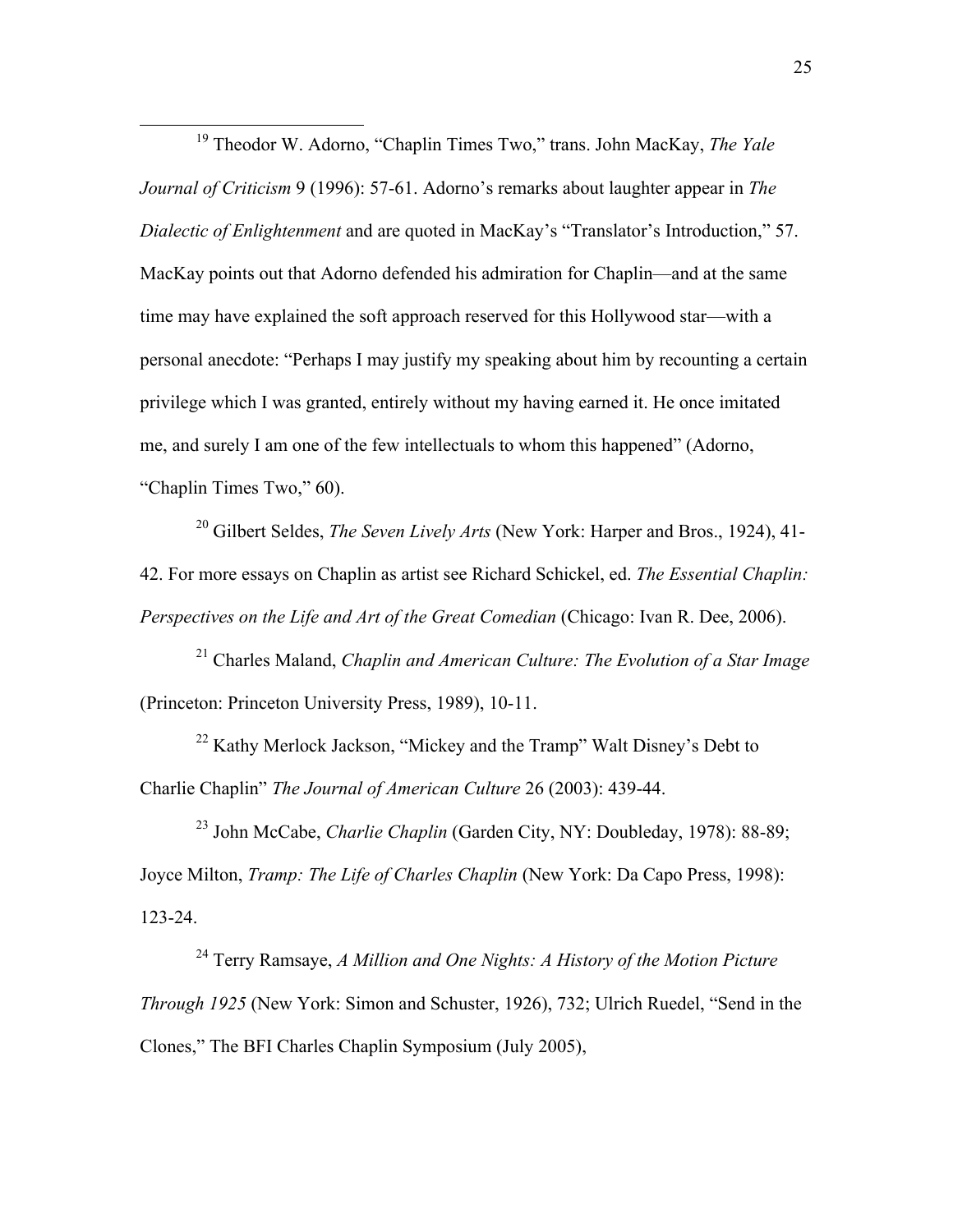http://chaplin.bfi.org.uk/programme/conference/pdf/ulrich-ruedel.pdf (accessed July 31, 2009).

 $\overline{a}$ 

 $25$  See, for example, Susan McCabe, "Delight in Dislocation:' The Cinematic Modernism of Stein, Chaplin, and Man Ray" *Modernism/Modernity* 8 (2001): 429-52; Anthony Paraskeva, "Wyndham Lewis v. Charlie Chaplin" *Forum for Modern Language Studies* 43 (2007): 223-34; Austin Briggs, "Chaplin's Charlie and Joyce's Bloom" *Journal of Modern Literature* 20 (1996): 177-86; David Chinitz, *T. S. Eliot and the Cultural Divide* (Chicago: University of Chicago Press, 2003), 87-88, 101; Haim Finkelstein, "Dalí and *Un Chien andalou*: The Nature of a Collaboration" in *Dada and Surrealist Film*, ed. Rudolf E. Kuenzli (New York: Willis Locker & Owens, 1987), 129- 30; Paul Hammond, ed., *The Shadow and Its Shadow: Surrealist Writings on the Cinema*,  $3<sup>rd</sup>$  ed. (San Francisco: City Lights Books, 2000).

 $26$  Matthew S. Witkovsky, "Surrealism in the Plural: Guillaume Apollinaire, Ivan Goll and Devětsil in the 1920s," *Papers of Surrealism* 2 (2004): 1-14; Clare Cavanagh, "Rereading the Poet's Ending: Mandelstam, Chaplin, and Stalin," *PMLA* 109 (1994): 71- 86**;** Susan Delson, *Dudley Murphy: Hollywood Wild Card* (Minneapolis: University of Minnesota Press, 2006), 60.

27 Milton, *Tramp*, 124; Maland, *Chaplin and American Culture*, 317.

28 Milton, *Tramp*, 124. Terry Ramsaye reports that the box-office receipts at the Crystal Hall dropped fifty percent when they showed Chaplin imitators rather than Chaplin himself. Ramsaye, *A Million and One Nights*, 732, 737.

29 See, for example, "Charlie Chaplin Protests," *Los Angles Times* (March 8, 1922); *Los Angeles Times* (March 12, 1922); "Delay of Chaplin Suit," *Los Angeles Times*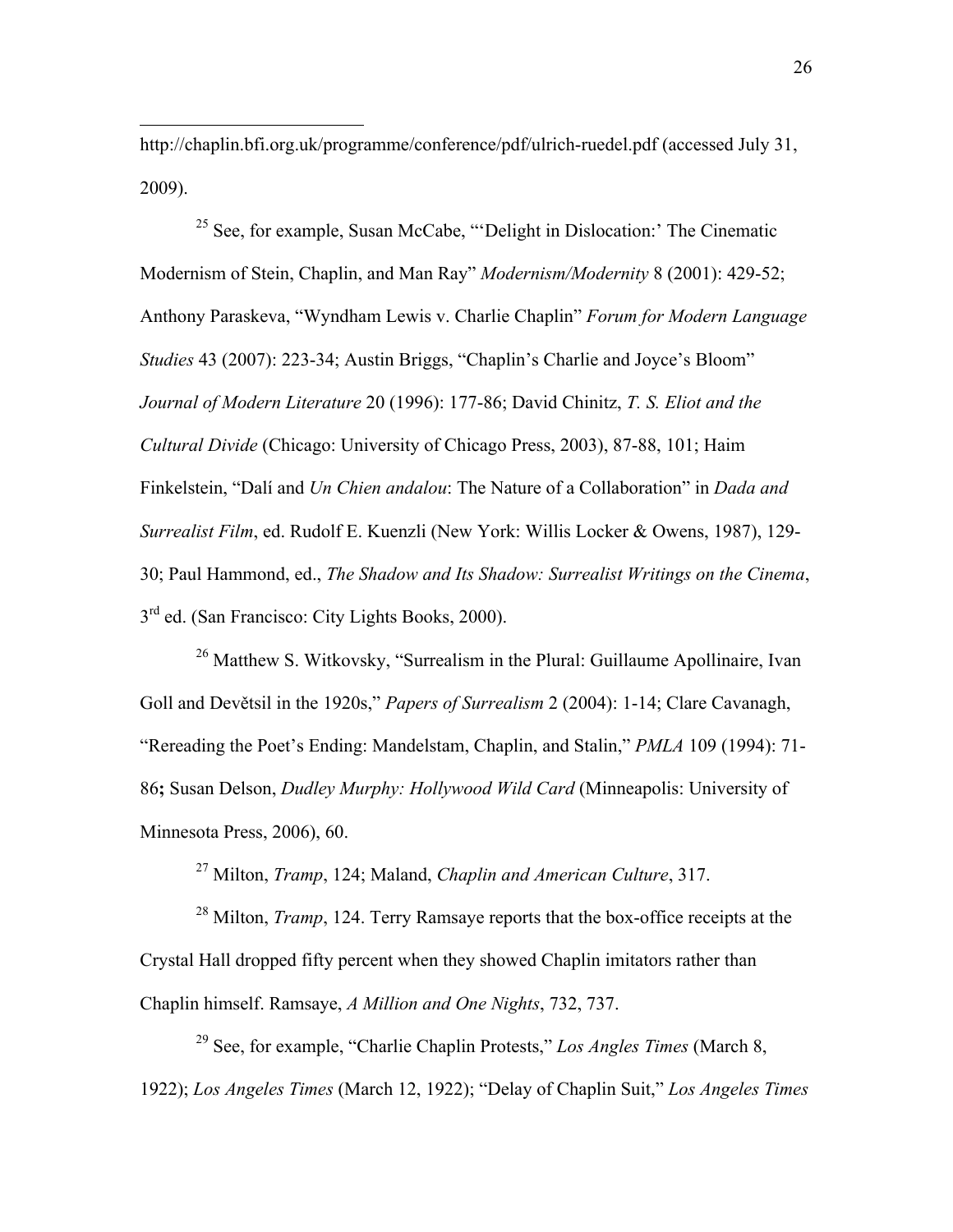(April 7, 1922); "Chaplin Papers Here," *Los Angeles Times* (April 23, 1922); "Chaplin Injunction," *Los Angeles Times* (January 5, 1924).

30 "Chaplin to Testify in Loeb Film Suit," *New York Times* (May 6, 1927), 20.

31 "Charlie Chaplin Sues Chaplin Imitator," *Los Angeles Examiner* (February 20, 1925).

32 "Chaplin Garb is Called Old," *Los Angeles Times* (February 21, 1925), A1.

33 "Chaplin Garb is Called Old," A1; "Fears Monopoly in Acting," *Los Angeles Times* (March 24, 1925), A10; "Aplin Will Call Chaplin," *Los Angeles Times* (February 26, 1925), A1.

34 "Chaplin Pants Real Issue," *Los Angeles Times* (February 25, 1925), A1.

<sup>35</sup> *Chaplin v. Western Feature Prods., No. 103571 (Cal. Super. Ct. July 11, 1925), aff'd sub nom. Chaplin v. Amador, 269 P. 544 (Cal. Dist. Ct. App. 1928)*; "Chaplin Trial Ends Today," *Los Angeles Times* (February 28, 1925), A11.

36 "Challenges Title of Film Comedian," *Los Angeles Times* (May 20, 1925), A1; "Chaplin Loses Fight on Exclusive Make-Up," *New York Times* (July 12, 1925), E2; "Chaplin Legally Unique," *Los Angeles Times* (July 12, 1925), B16; emphasis added.

 $37$  "Chaplin Legally Unique," B16.

 $\overline{a}$ 

38 "Chaplin to Testify in Loeb Film Suit," 20; "Sues Chaplin For \$100,000," *New York Times* (November 15, 1928), 25; *Charles Chaplin v. Charles Amador*, 93 Cal. App. 358, 69 P. 544 (1928); *Kustoff v. Chaplin*, 120 F.2d 551 (9th Cir. 1941) and *Roy Export Company Establishment of Vaduz, Liechtenstein, et al. v. Columbia Broadcasting System*, 672 F.2d 1095 (2nd Cir. 1982).

<sup>39</sup> *Chaplin v. Amador* (1928).